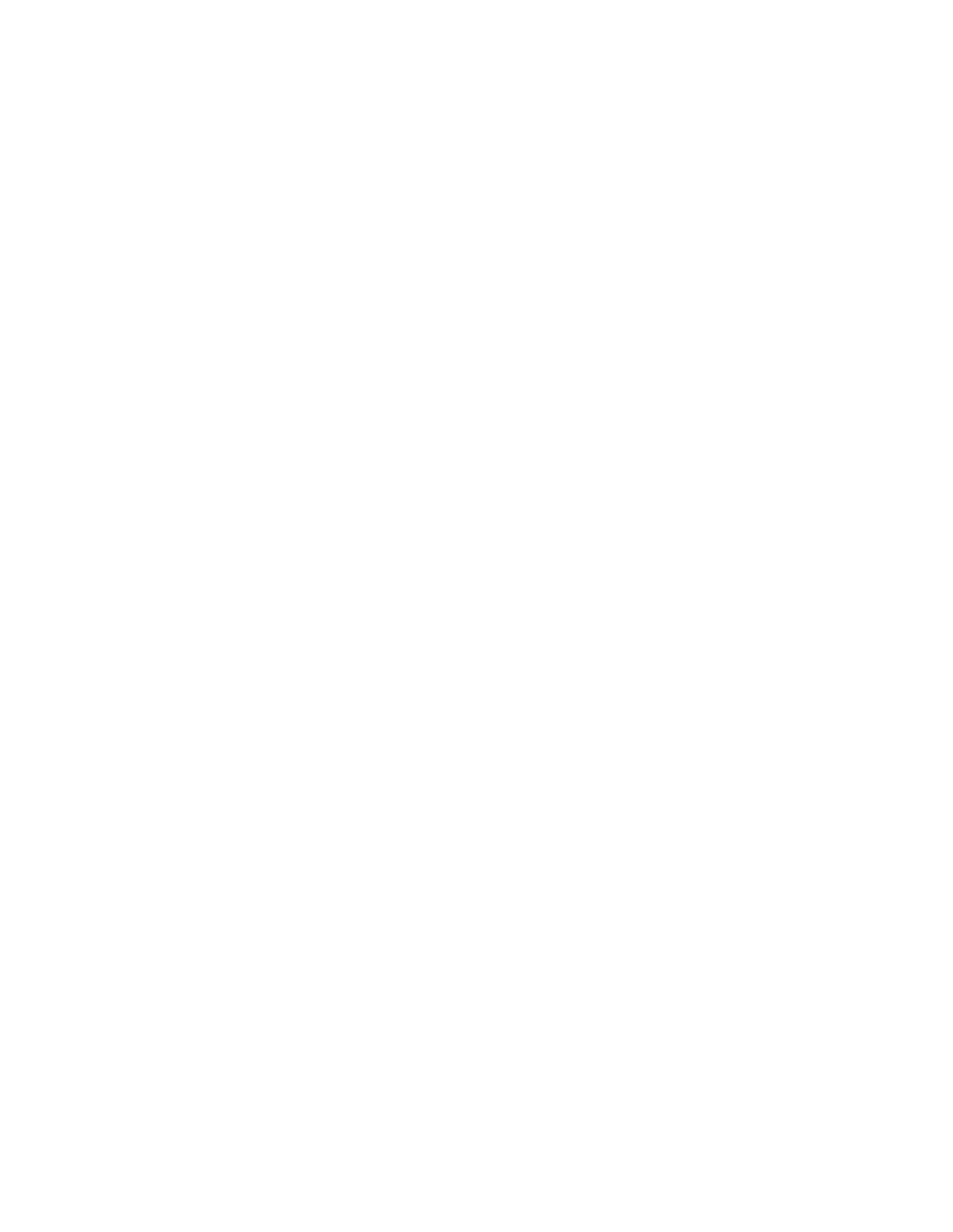# VERSAILLES FINANCIAL CORPORATION Versailles, Ohio

CONSOLIDATED FINANCIAL STATEMENTS June 30, 2017 and 2016

# **CONTENTS**

| CONSOLIDATED FINANCIAL STATEMENTS |  |
|-----------------------------------|--|
|                                   |  |
|                                   |  |
|                                   |  |
|                                   |  |
|                                   |  |
|                                   |  |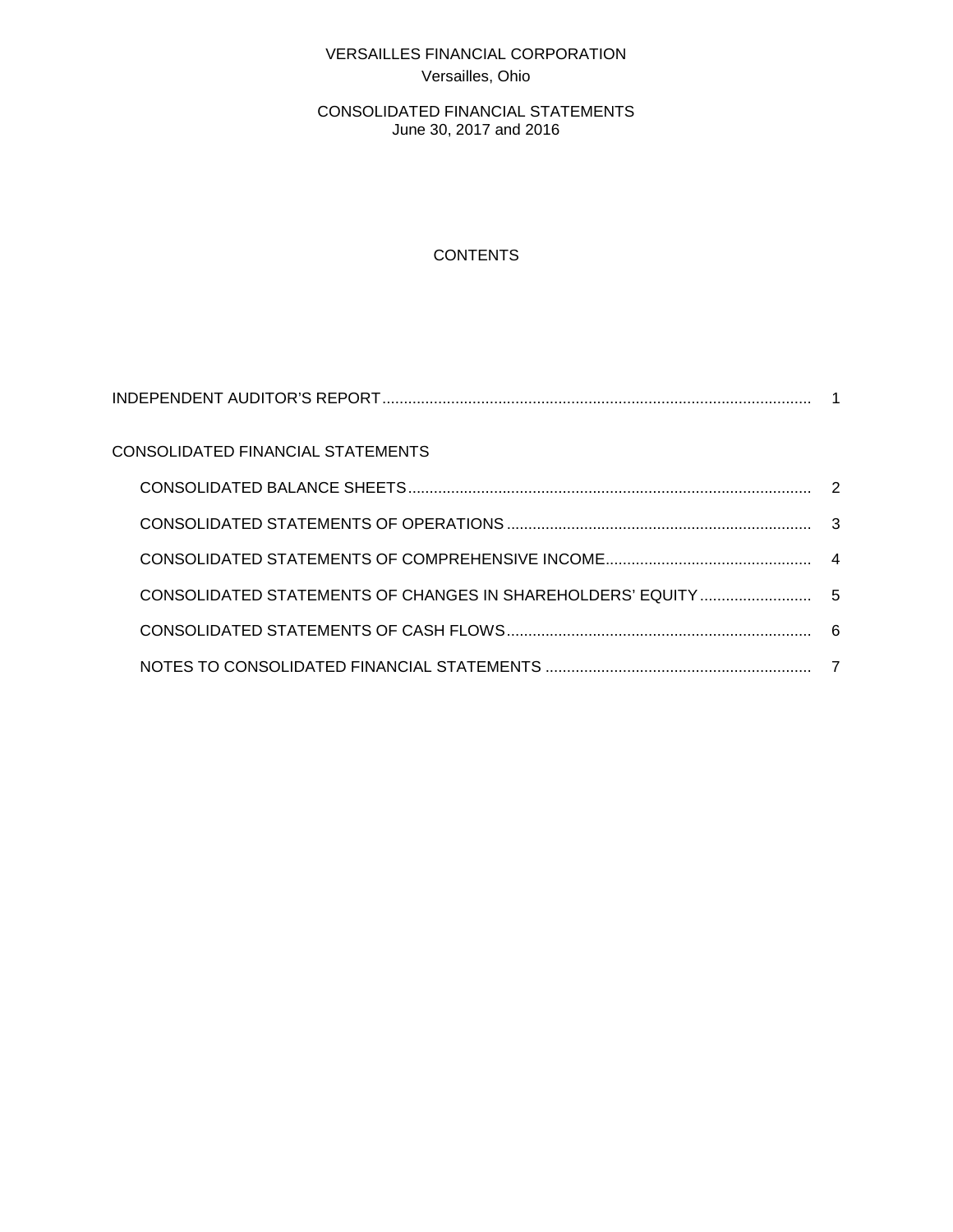

#### **INDEPENDENT AUDITOR'S REPORT**

Board of Directors Versailles Financial Corporation Versailles, Ohio

#### **Report on the Financial Statements**

We have audited the accompanying consolidated financial statements of Versailles Financial Corporation, which comprise the consolidated balance sheets as of June 30, 2017 and 2016, and the related consolidated statements of operations, comprehensive income, changes in shareholders' equity, and cash flows for the years then ended, and the related notes to the financial statements.

#### *Management's Responsibility for the Financial Statements*

Management is responsible for the preparation and fair presentation of these consolidated financial statements in accordance with accounting principles generally accepted in the United States of America; this includes the design, implementation, and maintenance of internal control relevant to the preparation and fair presentation of consolidated financial statements that are free from material misstatement, whether due to fraud or error.

#### *Auditor's Responsibility*

Our responsibility is to express an opinion on these consolidated financial statements based on our audits. We conducted our audits in accordance with auditing standards generally accepted in the United States of America. Those standards require that we plan and perform the audit to obtain reasonable assurance about whether the consolidated financial statements are free from material misstatement.

An audit involves performing procedures to obtain audit evidence about the amounts and disclosures in the consolidated financial statements. The procedures selected depend on the auditor's judgment, including the assessment of the risks of material misstatement of the consolidated financial statements, whether due to fraud or error. In making those risk assessments, the auditor considers internal control relevant to the entity's preparation and fair presentation of the consolidated financial statements in order to design audit procedures that are appropriate in the circumstances, but not for the purpose of expressing an opinion on the effectiveness of the entity's internal control. Accordingly, we express no such opinion. An audit also includes evaluating the appropriateness of accounting policies used and the reasonableness of significant accounting estimates made by management, as well as evaluating the overall presentation of the consolidated financial statements.

We believe that the audit evidence we have obtained is sufficient and appropriate to provide a basis for our audit opinion.

#### *Opinion*

In our opinion, the consolidated financial statements referred to above present fairly, in all material respects, the financial position of Versailles Financial Corporation as of June 30, 2017 and 2016, and the results of its operations and its cash flows for the years then ended in accordance with accounting principles generally accepted in the United States of America.

Crowe Horwath SSP

Cleveland, Ohio September 26, 2017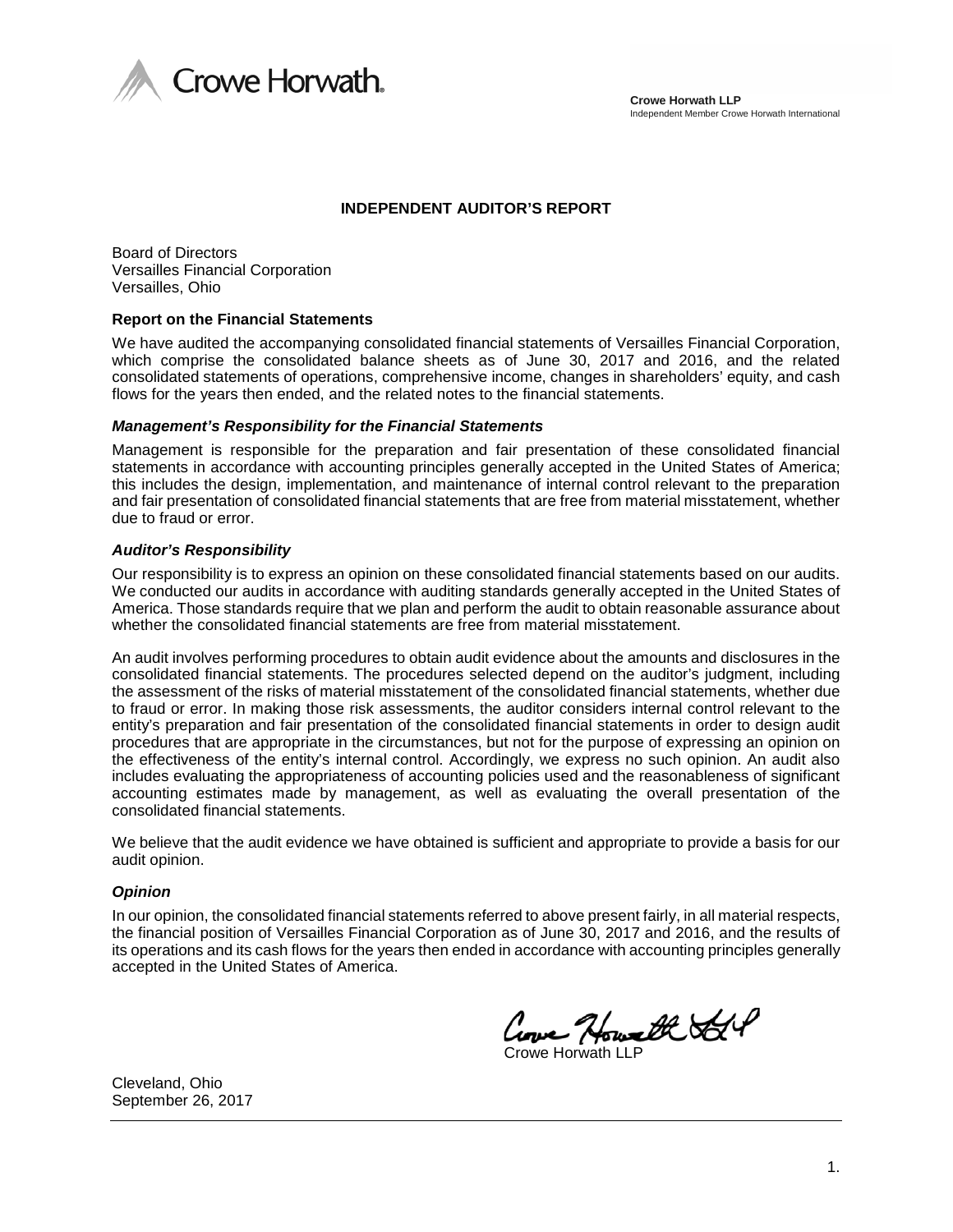#### VERSAILLES FINANCIAL CORPORATION CONSOLIDATED BALANCE SHEETS June 30, 2017 and 2016

|                                                         | 2017             | 2016             |
|---------------------------------------------------------|------------------|------------------|
| <b>ASSETS</b>                                           |                  |                  |
| Cash and due from financial institutions                | \$<br>4,162,152  | \$<br>3,950,475  |
| Overnight deposits                                      | 5,000,000        | 5,000,000        |
| Total cash and cash equivalents                         | 9,162,152        | 8,950,475        |
| Interest-bearing time deposits in other financial       |                  |                  |
| institutions                                            | 247,000          | 982,000          |
| Securities held to maturity (fair value of \$165,910 at |                  |                  |
| June 30, 2017 and \$226,679 at June 30, 2016)           | 159,573          | 216,053          |
| Loans, net of allowance of \$255,432 at June 30,        |                  |                  |
| 2017 and 2016                                           | 41,943,637       | 41,528,086       |
| Federal Home Loan Bank stock                            | 397,500          | 397,500          |
| Premises and equipment, net                             | 1,231,897        | 1,361,890        |
| Accrued interest receivable                             | 113,703          | 116,232          |
| Other assets                                            | 467,932          | 737,745          |
| <b>Total assets</b>                                     | \$53,723,394     | \$54,289,981     |
| <b>LIABILITIES</b>                                      |                  |                  |
| Savings and checking accounts                           | \$23,557,720     | \$21,579,811     |
| Certificates of deposit                                 | 15,049,746       | 13,772,254       |
| <b>Total deposits</b>                                   | 38,607,466       | 35,352,065       |
| Federal Home Loan Bank advances                         | 3,000,000        | 6,000,000        |
| Other liabilities                                       | 856,425          | 1,317,493        |
| <b>Total liabilities</b>                                | 42,463,891       | 42,669,558       |
| <b>SHAREHOLDERS' EQUITY</b>                             |                  |                  |
| Preferred stock, \$.01 par value, 1,000,000 shares      |                  |                  |
| authorized, none issued and outstanding                 |                  |                  |
| Common stock, \$.01 par value, 10,000,000 shares        |                  |                  |
| authorized; 387,867 and 421,667 shares issued           | 3,840            | 4,146            |
| Additional paid-in capital                              | 3,016,581        | 3,646,365        |
| Retained earnings                                       | 8,807,432        | 8,914,181        |
| Treasury stock, 35,460 shares, at cost                  | (354, 600)       | (354, 600)       |
| Unearned employee stock ownership plan shares           | (213, 750)       | (230, 850)       |
| Accumulated other comprehensive income (loss)           |                  | (358, 819)       |
| Total shareholders' equity                              | 11,259,503       | 11,620,423       |
| Total liabilities and shareholders' equity              | 53,723,394<br>S. | 54,289,981<br>\$ |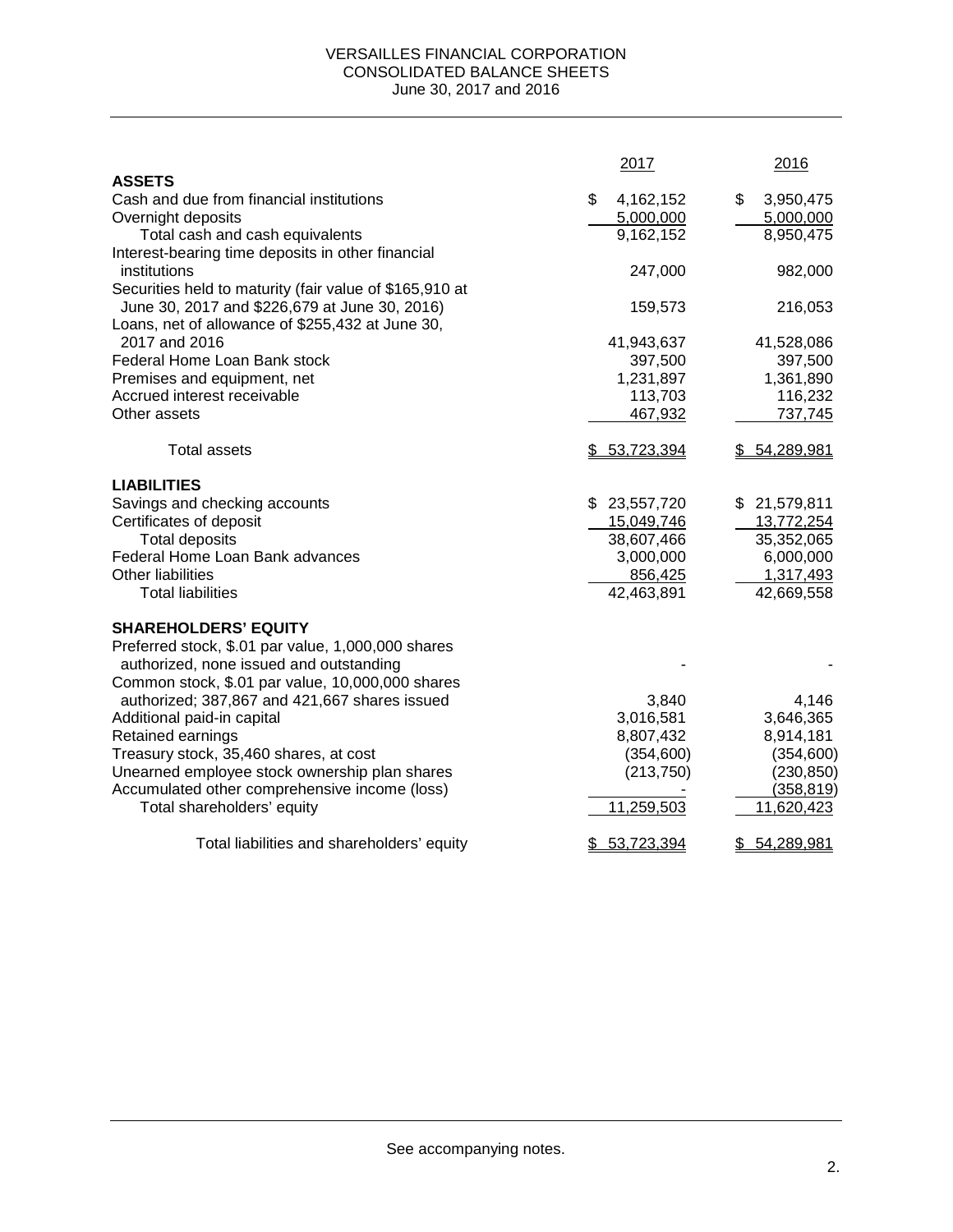### VERSAILLES FINANCIAL CORPORATION CONSOLIDATED STATEMENTS OF OPERATIONS Years ended June 30, 2017 and 2016

|                                                                                                                                                                            |               | 2017                                                | 2016                                                      |
|----------------------------------------------------------------------------------------------------------------------------------------------------------------------------|---------------|-----------------------------------------------------|-----------------------------------------------------------|
| Interest and dividend income<br>Loans, including fees<br>Securities held to maturity<br><b>FHLB</b> dividends<br>Deposits with banks<br>Total interest and dividend income | \$            | 1,857,108<br>5,586<br>17,102<br>40,788<br>1,920,584 | \$<br>1,863,858<br>6,667<br>15,933<br>20,457<br>1,906,915 |
| Interest expense                                                                                                                                                           |               |                                                     |                                                           |
| Deposits                                                                                                                                                                   |               | 137,968                                             | 121,756                                                   |
| Federal Home Loan Bank advances                                                                                                                                            |               | 112,904                                             | 123,870                                                   |
| Total interest expense                                                                                                                                                     |               | 250,872                                             | 245,626                                                   |
| Net interest income                                                                                                                                                        |               | 1,669,712                                           | 1,661,289                                                 |
| Provision for loan losses                                                                                                                                                  |               |                                                     |                                                           |
| Net interest income after provision for loan losses                                                                                                                        |               | 1,669,712                                           | 1,661,289                                                 |
| Noninterest income                                                                                                                                                         |               |                                                     |                                                           |
| Gain (loss) on sale of land                                                                                                                                                |               | (58, 622)                                           |                                                           |
| Other income                                                                                                                                                               |               | 14,810                                              | 12,990                                                    |
| Total noninterest income                                                                                                                                                   |               | (43, 812)                                           | 12,990                                                    |
| Noninterest expense                                                                                                                                                        |               |                                                     |                                                           |
| Salaries and employee benefits                                                                                                                                             |               | 1,140,422                                           | 802,916                                                   |
| Occupancy and equipment                                                                                                                                                    |               | 90,328                                              | 92,405                                                    |
| Directors' fees                                                                                                                                                            |               | 78,500                                              | 82,525                                                    |
| Data processing                                                                                                                                                            |               | 119,950                                             | 128,169                                                   |
| Franchise taxes                                                                                                                                                            |               | 91,804                                              | 87,522                                                    |
| Legal, accounting and exam fees                                                                                                                                            |               | 121,534                                             | 127,740                                                   |
| Federal deposit insurance<br>Other                                                                                                                                         |               | 16,502<br>120,409                                   | 24,435<br>119,049                                         |
| Total noninterest expense                                                                                                                                                  |               | 1,779,449                                           | 1,464,761                                                 |
|                                                                                                                                                                            |               |                                                     |                                                           |
| Income (loss) before income taxes                                                                                                                                          |               | (153, 549)                                          | 209,518                                                   |
| Income tax expense (benefit)                                                                                                                                               |               | (46, 800)                                           | 74,955                                                    |
| Net income (loss)                                                                                                                                                          | S             | (106, 749)                                          | \$<br>134,563                                             |
| Basic and diluted earnings (loss) per common share                                                                                                                         | $\frac{2}{3}$ | (0.28)                                              | \$<br>0.32                                                |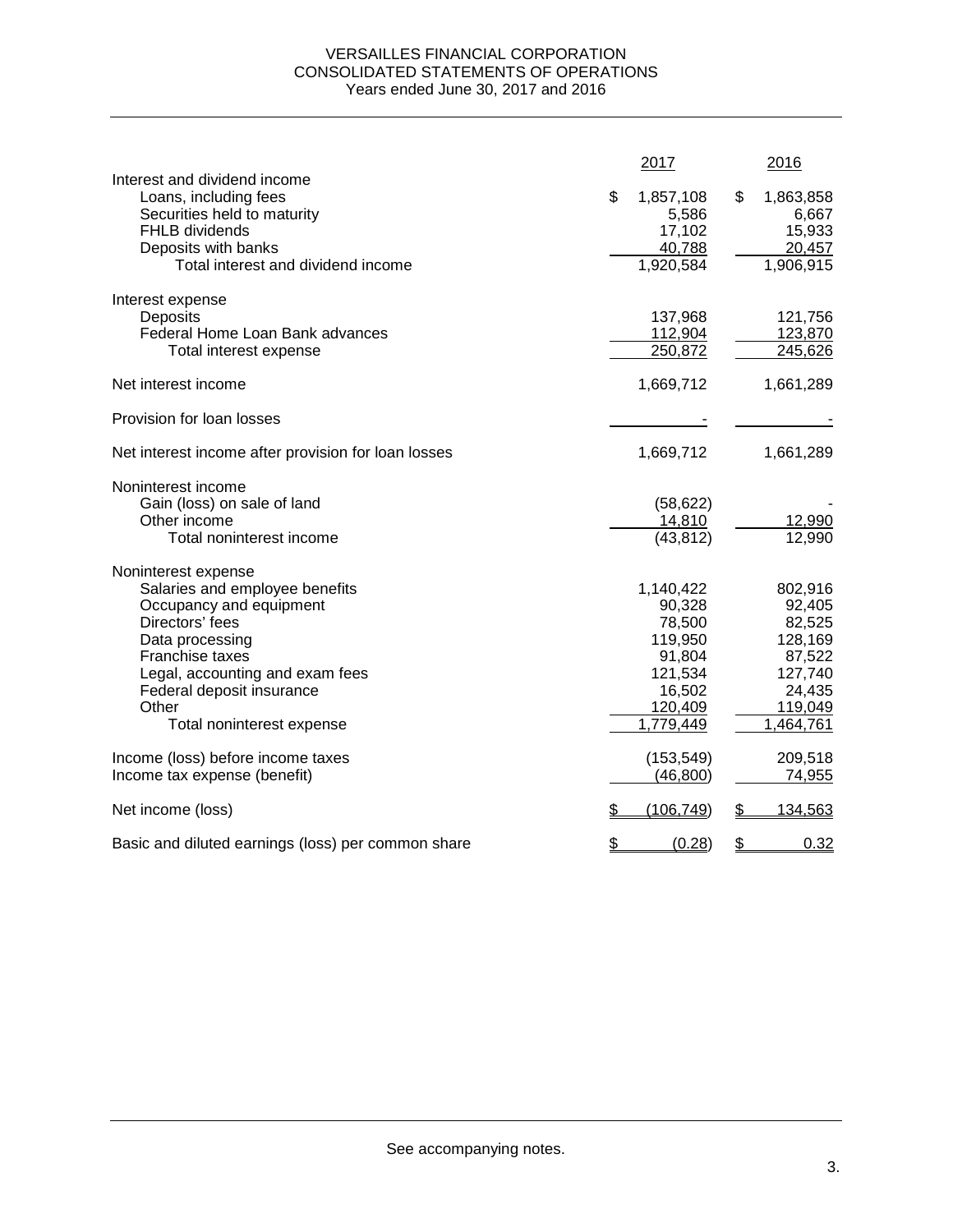#### VERSAILLES FINANCIAL CORPORATION CONSOLIDATED STATEMENTS OF COMPREHENSIVE INCOME Years ended June 30, 2017 and 2016

|                                                                                                                | 2017                 |   | 2016                  |
|----------------------------------------------------------------------------------------------------------------|----------------------|---|-----------------------|
| Net income (loss)                                                                                              | \$<br>(106, 749)     | S | 134,563               |
| Other comprehensive income:                                                                                    |                      |   |                       |
| Unrealized gains (losses) on defined benefit pension plan<br>Amortization of unrecognized net loss for defined |                      |   | 420,895               |
| benefit pension plan <sup>1</sup>                                                                              | 543.665              |   | 48,089                |
| Net unrealized gains on defined benefit<br>pension plan<br>Tax effect                                          | 543,665<br>(184,846) |   | 468,984<br>(159, 454) |
| Other comprehensive income                                                                                     | 358,819              |   | 309,530               |
| Comprehensive income                                                                                           | 252,070              |   | 444,093               |

 $\overline{a}$ 

<span id="page-6-0"></span><sup>1</sup> Amount is included in salaries and employee benefits on the consolidated statements of income. \$184,846 and \$16,350 reduction of income tax expense was recognized on the consolidated statements of income related to this reclassification, respectively.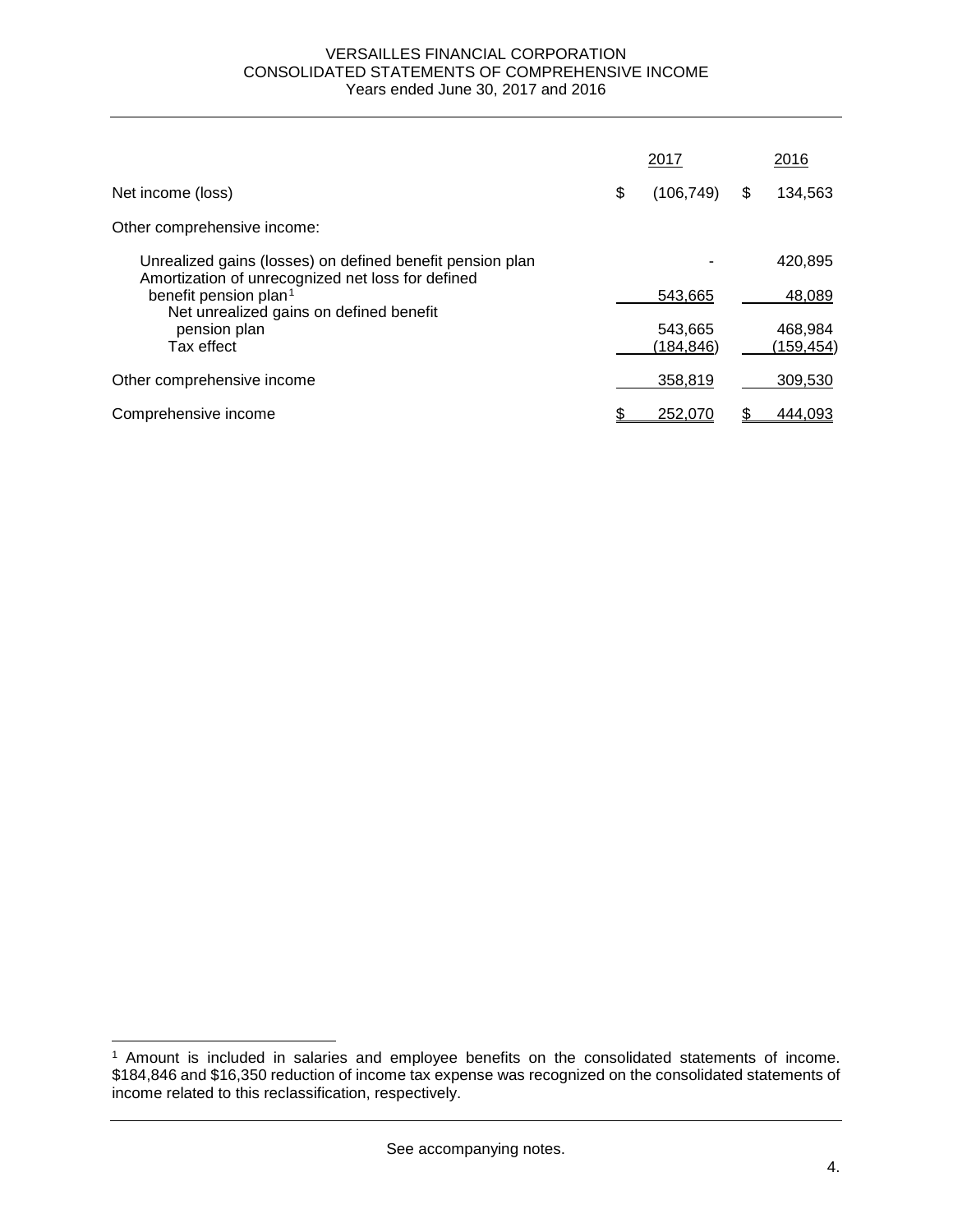VERSAILLES FINANCIAL CORPORATION<br>CONSOLIDATED STATEMENTS OF CHANGES IN SHAREHOLDERS' EQUITY<br>Years ended June 30, 2017 and 2016 CONSOLIDATED STATEMENTS OF CHANGES IN SHAREHOLDERS' EQUITY VERSAILLES FINANCIAL CORPORATION Years ended June 30, 2017 and 2016

|                                                                                      | Common<br><b>Stock</b> |       | Additional<br>Paid-In<br>Capital | Retained<br><b>Earnings</b> | Treasury<br><b>Stock</b>                  | Unearned<br><b>Shares</b><br>ESOP | Comprehensive<br>Income (Loss)<br>Accumulated<br>Other | Total                      |
|--------------------------------------------------------------------------------------|------------------------|-------|----------------------------------|-----------------------------|-------------------------------------------|-----------------------------------|--------------------------------------------------------|----------------------------|
| ക<br>Balance, July 1, 2016                                                           |                        | 4,308 | 3,977,489<br>↮                   | 8,779,618<br>$\Theta$       | $\boldsymbol{\varphi}$<br>(354, 600)<br>↔ | (247, 950)                        | $\theta$                                               | $(668, 349)$ \$ 11,490,516 |
| Net income                                                                           |                        |       |                                  | 134,563                     |                                           |                                   |                                                        | 134,563                    |
| Other comprehensive income                                                           |                        |       |                                  |                             |                                           |                                   | 309,530                                                | 309,530                    |
| Commitment to release 1,710 ESOP common<br>shares, at fair value                     |                        |       | 13,410                           |                             |                                           | 17,100                            |                                                        | 30,510                     |
| Repurchase of 19,437 shares held<br>in reserve as unissued                           |                        | (194) | (388, 546)                       |                             |                                           |                                   |                                                        | (388, 740)                 |
| Vesting of 3,252 shares under restricted stock<br>award plan and related tax benefit |                        | 32    | 3,274                            |                             |                                           |                                   |                                                        | 3,306                      |
| Stock-based compensation expense                                                     |                        |       | 40,738                           |                             |                                           |                                   |                                                        | 40,738                     |
| Balance, June 30, 2016                                                               |                        | 4,146 | 3,646,365                        | 8,914,181                   | (354, 600)                                | (230, 850)                        | (358, 819)                                             | 11,620,423                 |
| Net loss                                                                             |                        |       |                                  | (106, 749)                  |                                           |                                   |                                                        | (106, 749)                 |
| Other comprehensive income                                                           |                        |       |                                  |                             |                                           |                                   | 358,819                                                | 358,819                    |
| Commitment to release 1,710 ESOP common<br>shares, at fair value                     |                        |       | 18,385                           |                             |                                           | 17,100                            |                                                        | 35,485                     |
| Repurchase of 33,800 shares held<br>in reserve as unissued                           |                        | (338) | (674,580)                        |                             |                                           |                                   |                                                        | (674, 918)                 |
| Vesting of 3,252 shares under restricted stock<br>award plan and related tax benefit |                        | 32    | 5,773                            |                             |                                           |                                   |                                                        | 5,805                      |
| Stock-based compensation expense                                                     |                        |       | 20,638                           |                             |                                           |                                   |                                                        | 20,638                     |
| ↔<br>Balance, June 30, 2017                                                          |                        | 3,840 | 3,016,581<br>ക                   | 8,807,432<br>ക              | ക<br>(354, 600)<br>ക                      | (213, 750)                        | ക                                                      | \$11,259,503               |

See accompanying notes. See accompanying notes.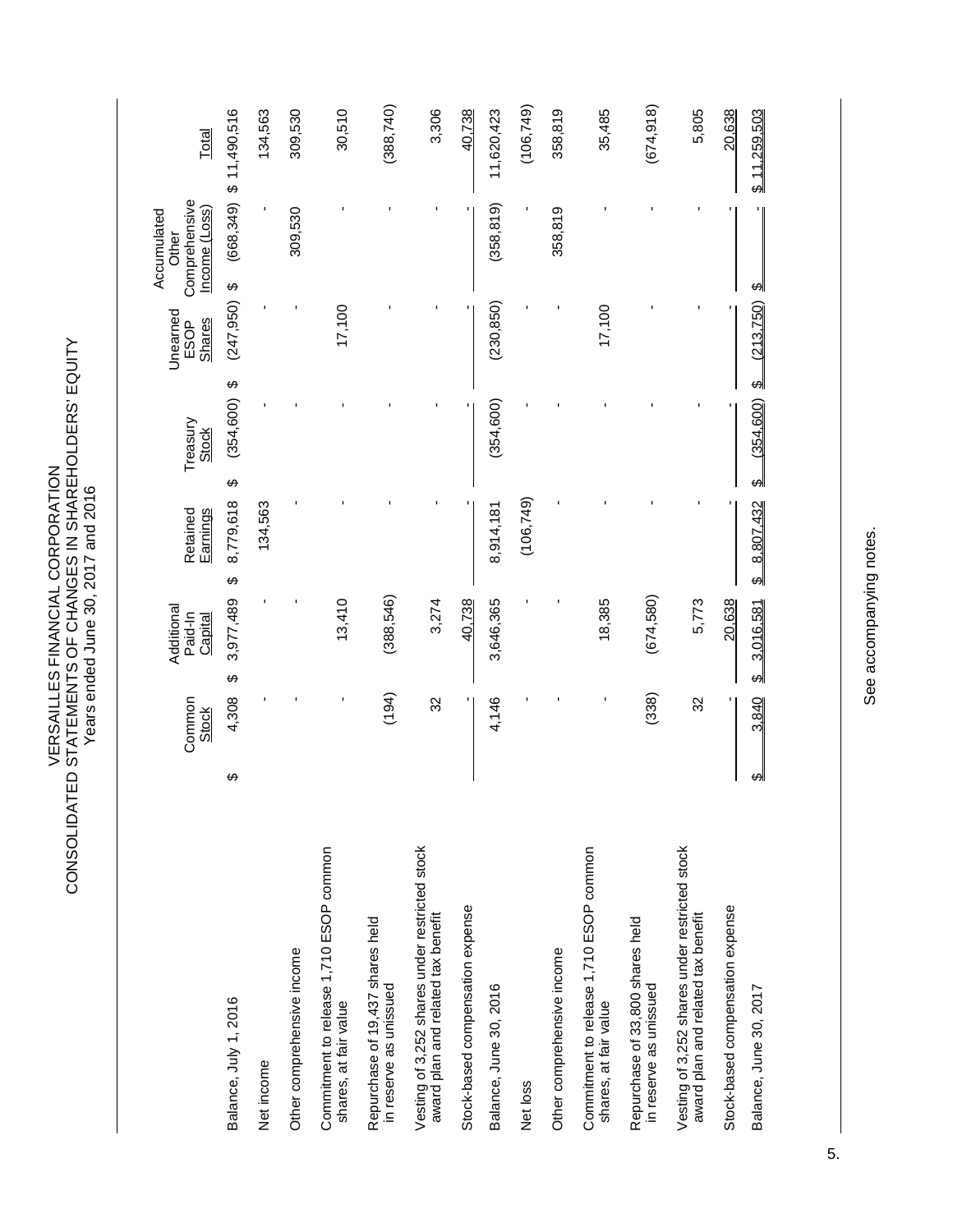### VERSAILLES FINANCIAL CORPORATION CONSOLIDATED STATEMENTS OF CASH FLOWS Years ended June 30, 2017 and 2016

|                                                                 | 2017             |    | 2016       |
|-----------------------------------------------------------------|------------------|----|------------|
| Cash flows from operating activities<br>Net income (loss)       | \$<br>(106, 749) | \$ | 134,563    |
| Adjustments to reconcile net income to                          |                  |    |            |
| net cash provided from operating activities                     |                  |    |            |
| Provision for loan losses                                       |                  |    |            |
| Depreciation on premises and equipment                          | 62,122           |    | 64,411     |
| Loss on sale of land                                            | 58,622           |    |            |
| Compensation expense related to share based plans               | 56,123           |    | 71,248     |
| Deferred taxes                                                  | (212, 397)       |    | 224,740    |
| Change in:                                                      |                  |    |            |
| Deferred loan costs                                             | (8, 342)         |    | 12,633     |
| Accrued interest receivable                                     | 2,529            |    | 20,688     |
| Other assets                                                    | 297,364          |    | (348,996)  |
| <b>Other liabilities</b>                                        | 82,597           |    | (111, 663) |
| Net cash from operating activities                              | 231,869          |    | 67,624     |
|                                                                 |                  |    |            |
| Cash flow from investing activities                             |                  |    |            |
| Maturities of interest bearing time deposits                    | 735,000          |    | 490,000    |
| Maturities, repayments and calls of securities held to maturity | 56,480           |    | 68,456     |
| Loan originations and payments, net                             | (407, 209)       |    | 487,682    |
| Proceeds from sale of land                                      | 10,000           |    |            |
| Property and equipment purchases                                | (751)            |    | (3,324)    |
| Net cash used in investing activities                           | 393,520          |    | 1,042,814  |
| Cash flow from financing activities                             |                  |    |            |
| Net change in deposits                                          | 3,255,401        |    | 1,187,121  |
| Repayments of FHLB advances                                     | (3,000,000)      |    |            |
| Repurchase of shares held in reserve                            | (674, 918)       |    | (388, 740) |
| Tax benefit from restricted stock award vesting                 | 5,805            |    | 3,306      |
| Net cash from financing activities                              | (413, 712)       |    | 801,687    |
| Net change in cash and cash equivalents                         | 211,677          |    | 1,912,125  |
| Cash and cash equivalents, beginning of period                  | 8,950,475        |    | 7,038,350  |
|                                                                 |                  |    |            |
| Cash and cash equivalents at end of period                      | \$9,162,152      | S. | 8,950,475  |
| Cash paid during the year for                                   |                  |    |            |
| Interest                                                        | \$<br>252,862    |    | 246,900    |
| Income taxes paid (refunded)                                    | (126, 364)       |    | 175,000    |
|                                                                 |                  |    |            |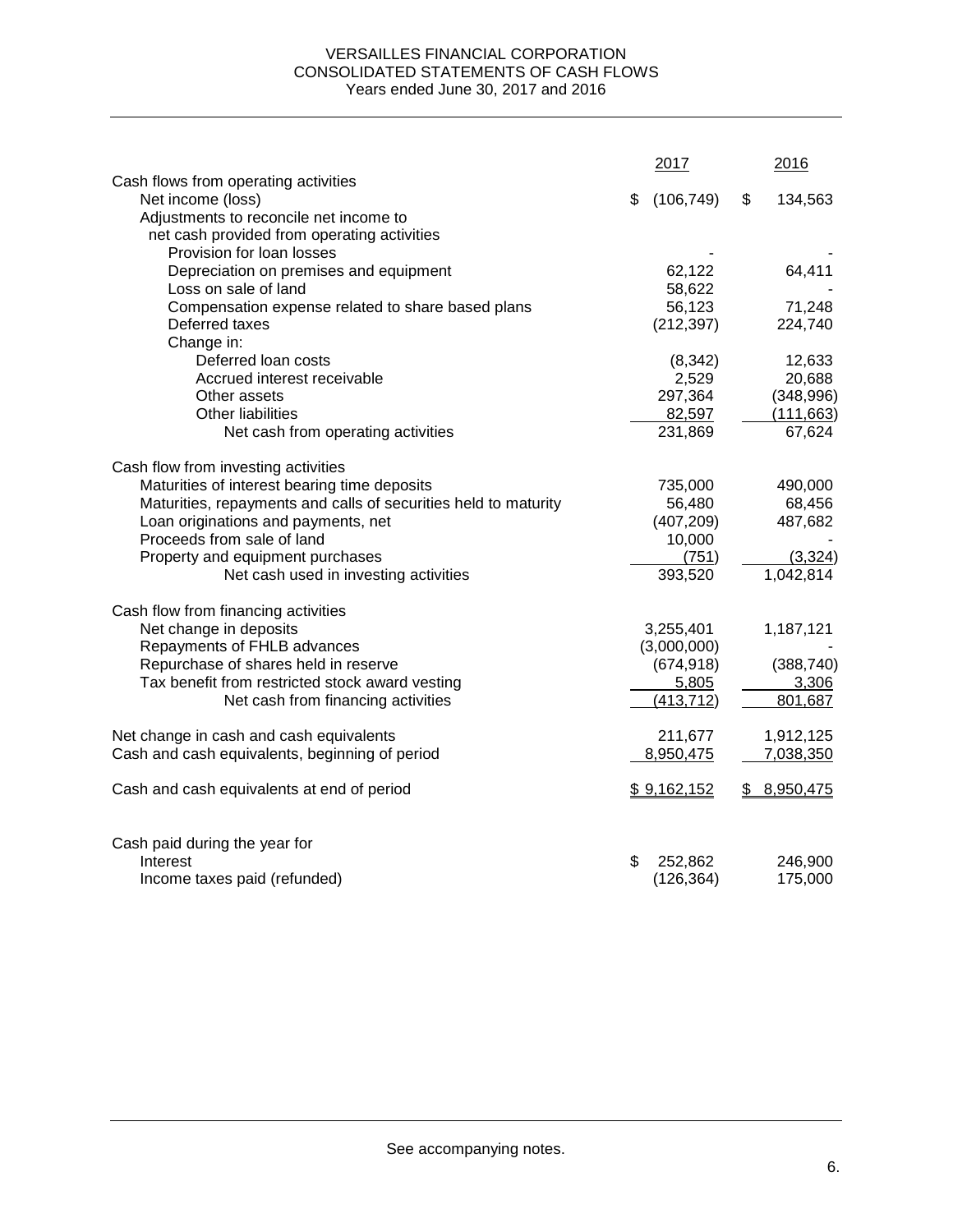### **NOTE 1 – SUMMARY OF SIGNIFICANT ACCOUNTING POLICIES**

Basis of Presentation: The accompanying consolidated financial statements include the accounts of Versailles Financial Corporation ("Versailles") and its wholly owned subsidiary, Versailles Savings and Loan Company ("Association"). Versailles and its subsidiary are collectively referred to as the ("Company"). All material intercompany transactions have been eliminated.

Nature of Operations: Versailles is a thrift holding company incorporated under the laws of the state of Maryland that owns all the outstanding shares of common stock of the Association. The Association is an Ohio chartered savings and loan company engaged primarily in the business of making residential mortgage loans and accepting checking account, passbook savings, statement savings and time deposits. Its operations are conducted through its only office located in Versailles, Ohio. Accordingly, all of its operations are reported in one segment, banking. The Company primarily grants one- to four-family residential loans to customers located in Darke and the western half of Shelby counties. This area is strongly influenced by agriculture, but there is also a substantial manufacturing base. Substantially all loans are secured by specific items of collateral including business assets, consumer assets and commercial and residential real estate. There are no significant concentrations of loans to any one industry or customer. However, the customers' ability to repay their loans is dependent on the real estate and general economic conditions in the area.

Subsequent Events: The Company has evaluated subsequent events for recognition and disclosure through September 26, 2017, which is the date the financial statements were available to be issued.

Use of Estimates: To prepare financial statements in conformity with generally accepted accounting principles in the United States of America, management makes estimates and assumptions based on available information. These estimates and assumptions affect the amounts reported in the financial statements and the disclosures provided, and actual results could differ.

Cash Flows: Cash and cash equivalents include cash and due from financial institutions and overnight deposits. Net cash flows are reported for customer loan and deposit transactions and advances from the Federal Home Loan Bank with original maturities of 90 days or less.

Interest-bearing Time Deposits in Other Financial Institutions: Interest-bearing time deposits in other financial institutions have original maturities of greater than 90 days and are carried at cost. Scheduled maturities of interest-bearing time deposits in other financial institutions were as follows:

Year ended June 30, 2018 **\$ 247,000** 

Securities: Debt securities are classified as held to maturity and carried at amortized cost when management has the positive intent and ability to hold them to maturity. Debt securities are classified as available for sale when they might be sold before maturity. Equity securities with readily determinable fair values are classified as available for sale. Securities available for sale are carried at fair value, with unrealized holding gains and losses reported in other comprehensive income, net of tax.

Interest income includes amortization of purchase premiums and discounts. Premiums and discounts on securities are amortized on the level-yield method without anticipating prepayments, except for mortgage backed securities where prepayments are anticipated. Gains and losses on sales are recorded on the trade date and determined using the specific identification method.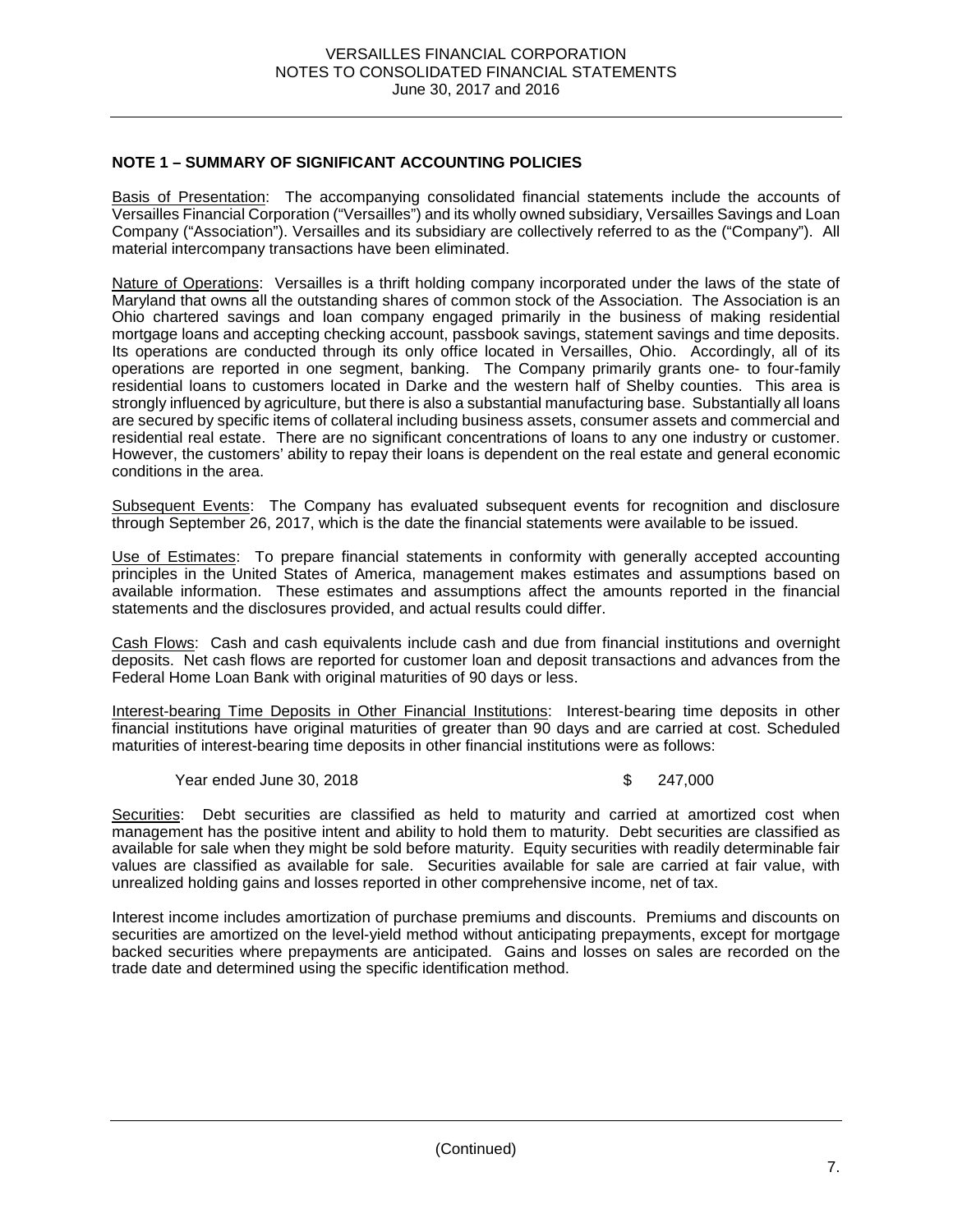Management evaluates securities for other-than-temporary impairment ("OTTI") on at least a quarterly basis, and more frequently when economic or market conditions warrant such an evaluation. For securities in an unrealized loss position, management considers the extent and duration of the unrealized loss, and the financial condition and near-term prospects of the issuer. Management also assesses whether it intends to sell, or it is more likely than not that it will be required to sell, a security in an unrealized loss position before recovery of its amortized cost basis. If either of the criteria regarding intent or requirement to sell is met, the entire difference between amortized cost and fair value is recognized as impairment through earnings. For debt securities that do not meet the aforementioned criteria, the amount of impairment is split into two components as follows: 1) OTTI related to credit loss, which must be recognized in the income statement and 2) OTTI related to other factors, which is recognized in other comprehensive income. The credit loss is defined as the difference between the present value of the cash flows expected to be collected and the amortized cost basis.

Federal Home Loan Bank (FHLB) Stock: The Association is a member of the FHLB system. Members are required to own a certain amount of stock based on the level of borrowings and other factors, and may invest in additional amounts. FHLB stock is carried at cost, classified as a restricted security, and periodically evaluated for impairment based on ultimate recovery of par value. Both cash and stock dividends are reported as income.

Loans: Loans that management has the intent and ability to hold for the foreseeable future or until maturity or payoff are reported at the principal balance outstanding, net of deferred loan fees and costs, and an allowance for loan losses. Interest income is accrued on the unpaid principal balance. Loan origination fees, net of certain direct origination costs, are deferred and recognized in interest income using the levelyield method without anticipation of prepayments.

Interest income on loans is discontinued at the time the loan is 90 days delinquent unless the credit is wellsecured and in process of collection. Past due status is based on the contractual terms of the loan. In all cases, loans are placed on nonaccrual or charged-off at an earlier date if collection of principal or interest is considered doubtful. Nonaccrual loans and loans past due 90 days still on accrual include both smaller balance homogeneous loans that are collectively evaluated for impairment and individually classified impaired loans.

All interest accrued but not received for loans placed on nonaccrual are reversed against interest income. Interest received on such loans is accounted for on the cash-basis or cost-recovery method, until qualifying for return to accrual. Under the cost-recovery method, interest income is not recognized until the loan balance is reduced to zero. Under the cash-basis method, interest income is recorded when the payment is received in cash. Loans are returned to accrual status when all the principal and interest amounts contractually due are brought current and future payments are reasonably assured.

Allowance for Loan Losses: The allowance for loan losses is a valuation allowance for probable incurred credit losses. Loan losses are charged against the allowance when management believes the uncollectibility of a loan balance is confirmed. Subsequent recoveries, if any, are credited to the allowance. Management estimates the allowance balance required using past loan loss experience, the nature and volume of the portfolio, information about specific borrower situations and estimated collateral values, economic conditions and other factors. Allocations of the allowance may be made for specific loans, but the entire allowance is available for any loan that, in management's judgment, should be charged-off.

The allowance consists of specific and general components. The specific component relates to loans that are individually classified as impaired. A loan is impaired when, based on current information and events, it is probable that the Company will be unable to collect all amounts due according to the contractual terms of the loan agreement. Loans, for which the terms have been modified in a manner representing a concession, and for which the borrower is experiencing financial difficulties, are considered troubled debt restructurings and classified as impaired.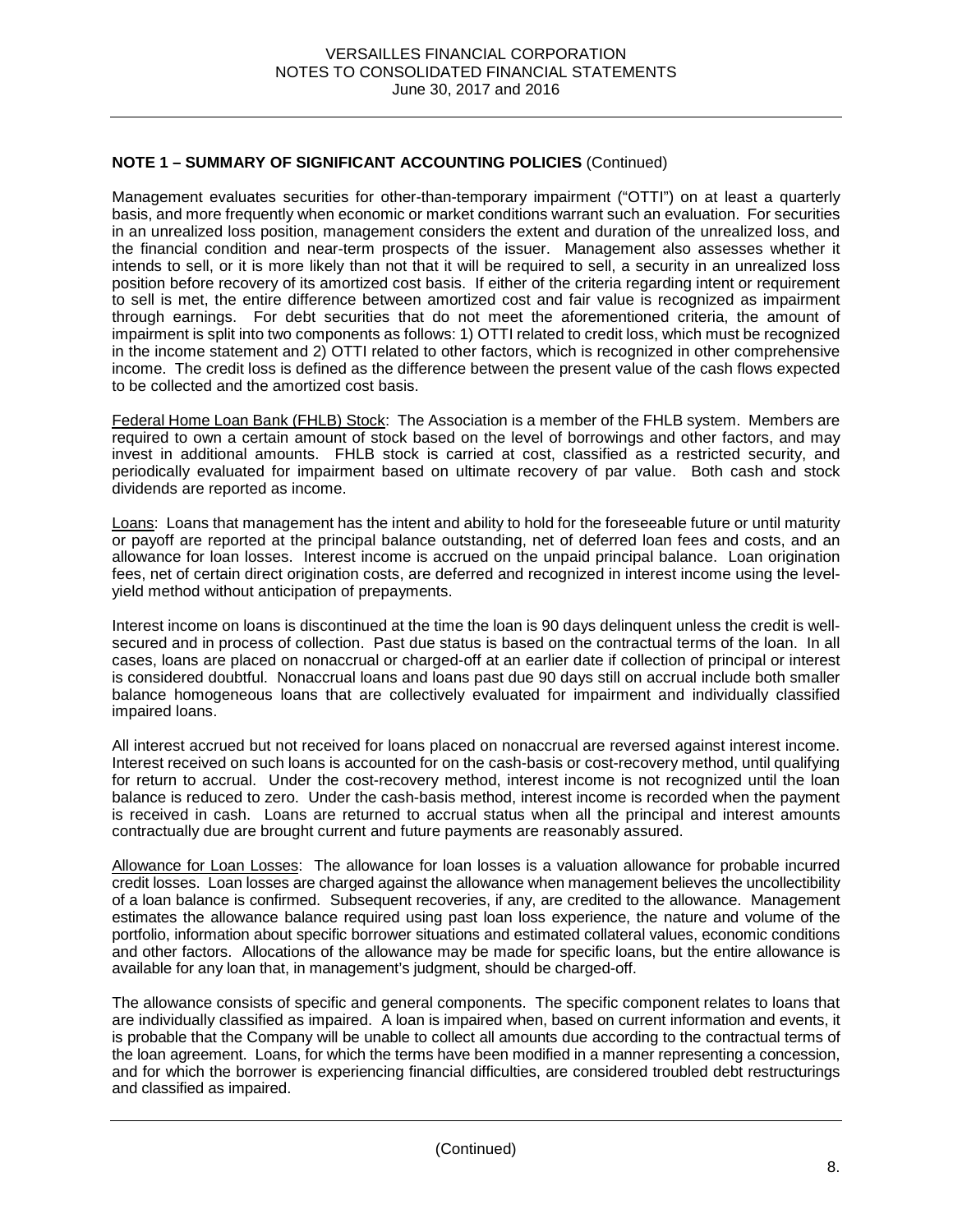Factors considered by management in determining impairment include payment status, collateral value, and the probability of collecting scheduled principal and interest payments when due. Loans that experience insignificant payment delays and payment shortfalls generally are not classified as impaired. Management determines the significance of payment delays and payment shortfalls on case-by-case basis, taking into consideration all of the circumstances surrounding the loan and the borrower, including the length of the delay, the reasons for the delay, the borrower's prior payment record, and the amount of the shortfall in relation to the principal and interest owed.

Commercial and commercial real estate loans are individually evaluated for impairment. If a loan is impaired, a portion of the allowance is allocated so that the loan is reported, net, at the present value of estimated future cash flows using the loan's effective rate or at the fair value of collateral if repayment is expected solely from the collateral.

Troubled debt restructurings are separately identified for impairment disclosures and are measured at the present value of estimated future cash flows using the loan's effective rate at inception. If a troubled debt restructuring is considered to be a collateral dependent loan, the loan is reported, net, at the fair value of the collateral. For troubled debt restructurings that subsequently default, the Company determines the amount of reserve in accordance with the accounting policy for the allowance for loan losses on loans individually identified as impaired.

The general component covers non-impaired loans and loans collectively evaluated for impairment. Large groups of smaller balance homogeneous loans, such as consumer and residential real estate loans, are collectively evaluated for impairment, and accordingly, they are not separately identified for impairment disclosures. The general component is based on historical loss experience adjusted for current factors. The historical loss experience is determined by portfolio segment and is based on the actual loss history experienced by the Company over the most recent thirty-six months. This actual loss experience is supplemented with other economic factors based on the risks present for each portfolio segment. These economic factors include consideration of the following: levels of and trends in delinquencies and impaired loans; levels of and trends in charge-offs and recoveries; trends in volume and terms of loans; effects of any changes in risk selection and underwriting standards; other changes in lending policies, procedures, and practices; experience, ability, and depth of lending management and other relevant staff; national and local economic trends and conditions; industry conditions; and effects of changes in credit concentrations. The following portfolio segments have been identified: 1-4 family real estate, commercial real estate, commercial and consumer.

*1-4 Family real estate*:1-4 family mortgage loans represent loans to consumers for the purchase, refinance or improvement of a residence. Real estate market values at the time of origination directly affect the amount of credit extended and, in the event of default, subsequent changes in these values may impact the severity of losses. Factors considered by management include unemployment levels, credit history and real estate values in the Company's market area.

*Commercial real estate*:Non-residential and multi-family loans are subject to underwriting standards and processes similar to commercial loans. These loans are viewed as cash flow loans and the repayment of these loans is largely dependent on the successful operation of the farm, business or property. Loan performance may be adversely affected by factors impacting the general economy or conditions specific to the real estate market such as geographic location and property types. Management specifically considers real estate values, credit history, unemployment levels, crop prices and yields.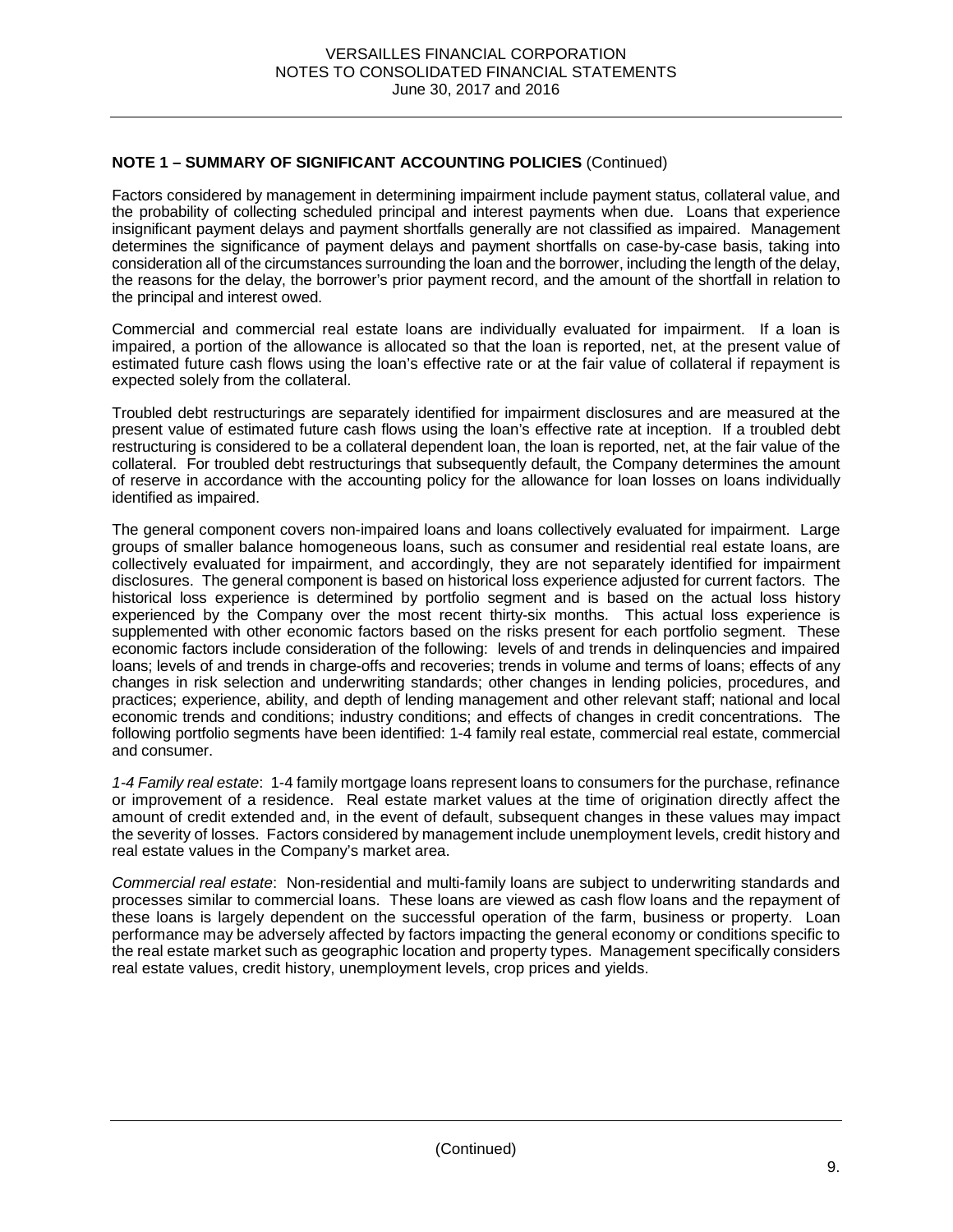*Commercial*: Commercial credit is extended to commercial customers for use in normal business operations to finance working capital needs, equipment purchases, or other projects. The majority of these borrowers are customer's doing business in the Company's primary market area. These loans are generally underwritten individually and secured with the assets of the company and the personal guarantee of the business owners. Commercial business loans are made based primarily on the borrower's ability to make repayment from the historical and projected cash flow of the borrower's business and the underlying collateral provided by the borrower. Management specifically considers unemployment, credit history and the nature of the business.

*Consumer*: Consumer loans are primarily comprised of secured loans including automobile loans, loans on deposit accounts, home improvement loans and to a lesser extent, unsecured personal loans. These loans are underwritten based on several factors including debt-to-income, type of collateral and loan to value, credit history and relationship with the borrower. Unemployment rates are specifically considered by management.

Premises and Equipment: Land is carried at cost. Premises and equipment are reported at cost less accumulated depreciation. Depreciation is computed on both the straight-line and accelerated methods over the estimated useful lives of the assets. Building and improvements have useful lives ranging from five to forty years. Furniture and equipment have useful lives ranging from five to ten years.

Foreclosed Assets: Assets acquired through or instead of loan foreclosure are initially recorded at fair value less costs to sell when acquired, establishing a new cost basis. Physical possession of residential real estate property collateralizing a consumer mortgage loan occurs when legal title is obtained upon completion of foreclosure or when the borrower conveys all interest in the property to satisfy the loan through completion of a deed in lieu of foreclosure or through a similar legal agreement. These assets are subsequently accounted for at lower of cost or fair value less estimated costs to sell. If fair value declines subsequent to foreclosure, a valuation allowance is recorded through expense. Operating costs after acquisition are expensed.

Earnings (Loss) Per Common Share: Basic earnings (loss) per common share is net income (loss) divided by the weighted average number of common shares outstanding during the period. Employee Stock Ownership Plan shares are considered outstanding for this calculation unless unearned. All outstanding unvested share-based payment awards that contain rights to nonforfeitable dividends are considered participating securities for this calculation.

The Company established a Rabbi Trust and participants in the Association's deferred compensation and supplemental retirement plans could elect to use all or some of the amounts in their accounts to purchase shares in the Company's mutual to stock conversion. These shares are held in the trust and the obligation under the deferred compensation and supplemental retirement plans will be settled with these shares. As such, the shares are carried as treasury stock in the consolidated balance sheet and the shares are considered outstanding for the purpose of calculating earnings per share.

Employee Stock Ownership Plan: The cost of shares issued to the Employee Stock Ownership Plan ("ESOP"), but not yet allocated to participants, is shown as a reduction of shareholders' equity. Compensation expense is based on the market price of shares as they are committed to be released to participant accounts. Dividends on allocated ESOP shares reduce retained earnings. Dividends on unearned ESOP shares reduce debt and accrued interest.

Retirement Plans: Pension expense is the net of service and interest cost, return on plan assets and amortization of gains and losses not immediately recognized. Employee 401(k) and profit sharing plan expense is the amount of matching contributions. Deferred compensation and supplemental retirement plan expense allocates the benefits over years of service.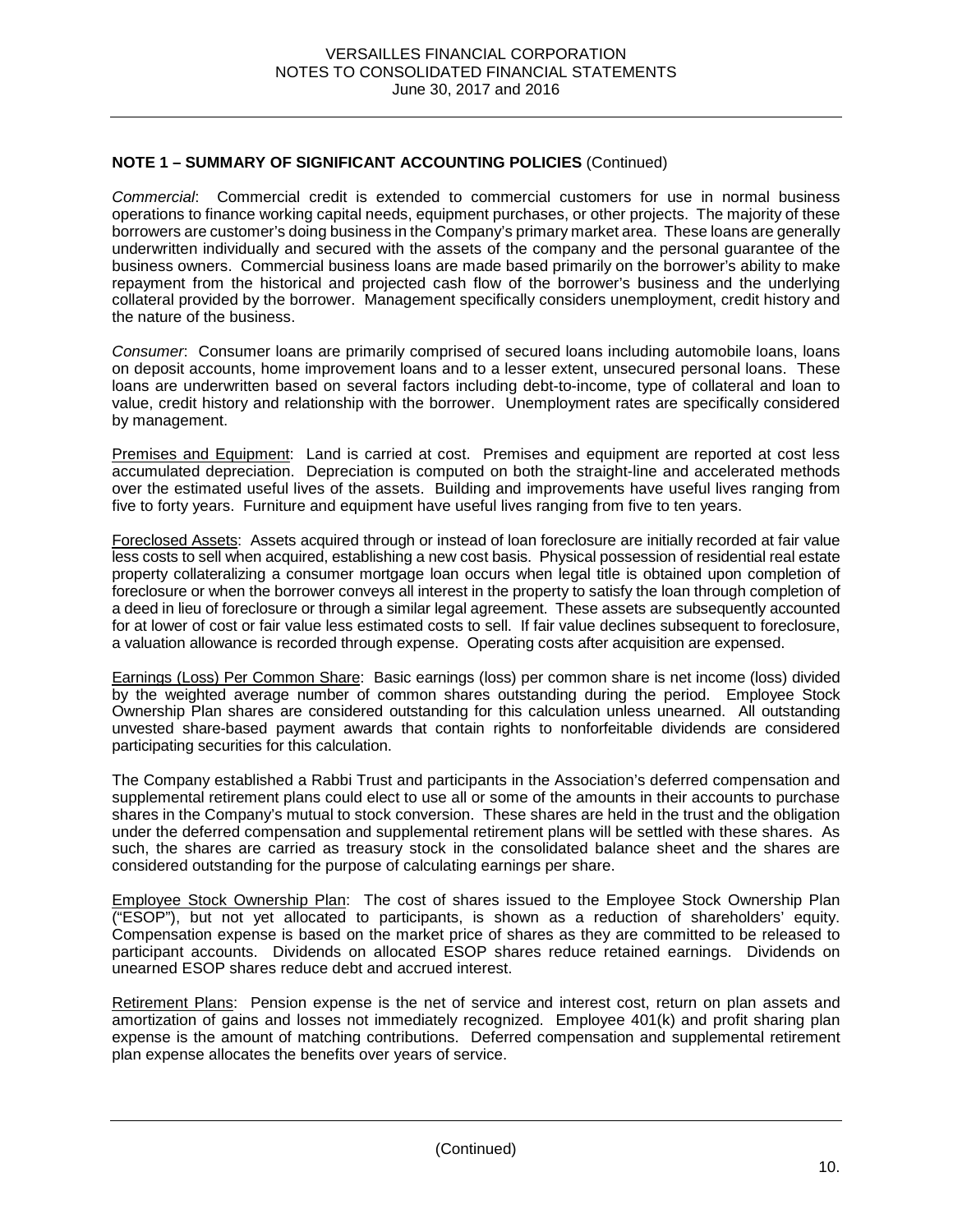Stock-Based Compensation: Compensation cost is recognized for restricted stock awards issued to directors and officers based on the fair value of these awards at the date of grant, which is the market price of the Company's common stock at the date of grant.

Compensation cost is recognized over the required service period, generally defined as the vesting period. For awards with graded vesting, compensation cost is recognized on a straight-line basis over each requisite service period.

Income Taxes: Income tax expense is the total of the current year income due or refundable and the change in deferred tax assets and liabilities. Deferred tax assets and liabilities are the expected future tax amounts for the temporary differences between the carrying amounts and tax bases of assets and liabilities, computed using enacted tax rates. A valuation allowance, if needed, reduces deferred tax assets to the amount expected to be realized. A tax position is recognized as a benefit only if it is "more likely than not" that the tax position would be sustained in a tax examination, with a tax examination being presumed to occur. The amount recognized is the largest amount of tax benefit that is greater than 50% likely of being realized on examination. For tax positions not meeting the "more likely than not" test, no tax benefit is recorded.

The Company recognizes interest and/or penalties related to income tax matters in income tax expense.

Loan Commitments and Related Financial Instruments: Financial instruments include off-balance sheet credit instruments, such as commitments to make loans, issued to meet customer financing needs. The face amount for these items represents the exposure to loss, before considering customer collateral or ability to repay. Such financial instruments are recorded when they are funded.

Comprehensive Income (loss): Comprehensive income (loss) consists of net income (loss) and other comprehensive income (loss). Other comprehensive income (loss) includes the net of tax impact of changes in the funded status of the defined benefit pension plan.

Loss Contingencies: Loss contingencies, including claims and legal actions arising in the ordinary course of business, are recorded as liabilities when the likelihood of loss is probable and an amount or range of loss can be reasonably estimated. Management does not believe there now are such matters that will have a material effect on the financial statements.

Fair Value of Financial Instruments: Fair values of financial instruments are estimated using relevant market information and other assumptions, as more fully disclosed in a separate note. Fair value estimates involve uncertainties and matters of significant judgment regarding interest rates, credit risk, prepayments, and other factors, especially in the absence of broad markets for particular items. Changes in assumptions or in market conditions could significantly affect the estimates.

Reclassifications: Some items in prior financial statements have been reclassified to conform to the current presentation. Reclassifications had no effect on prior year net income or shareholders' equity.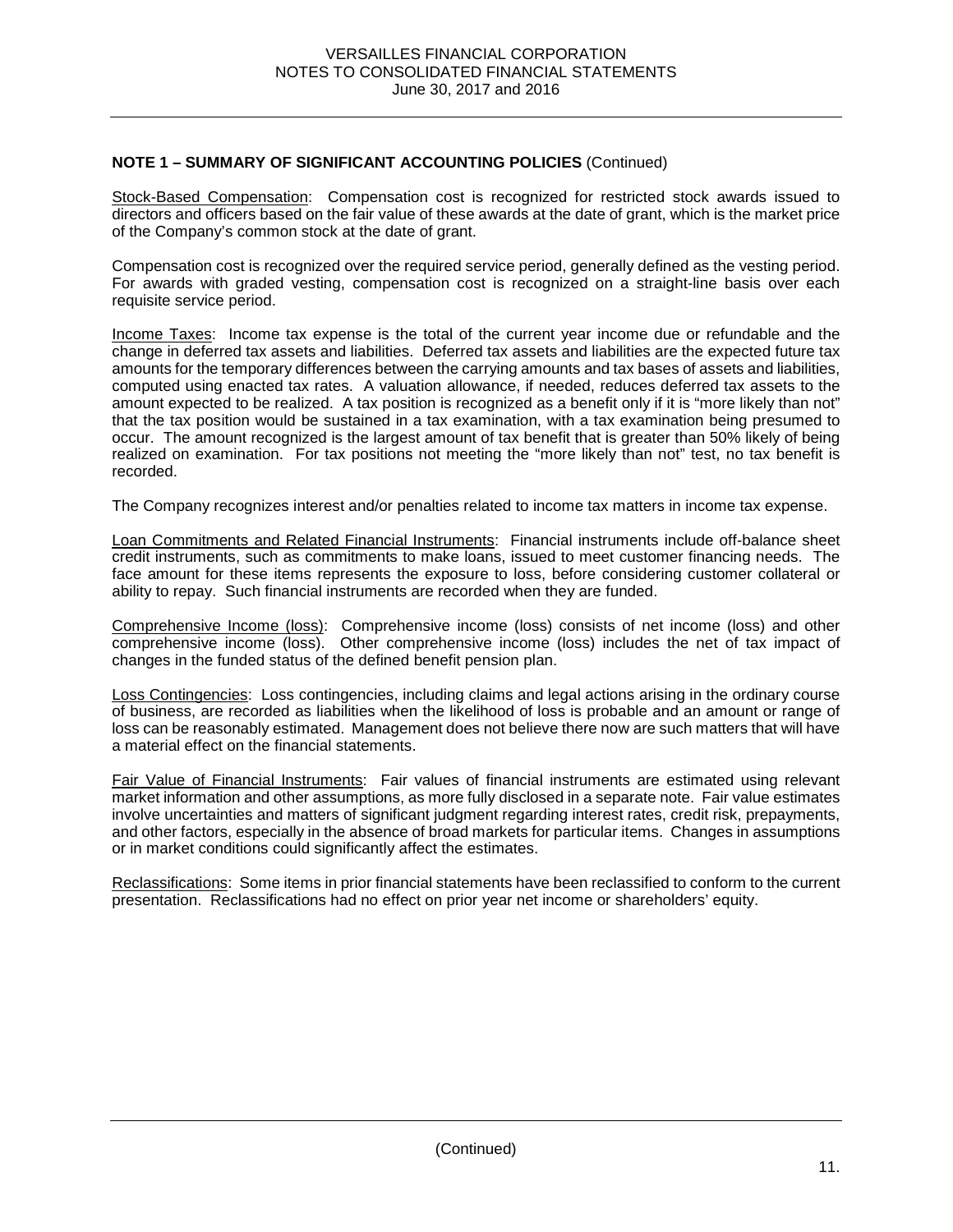# **NOTE 2 – SECURITIES**

The carrying amount, unrecognized gains and losses, and fair value of securities held to maturity were as follows.

|                                                               | 2017 |                |      |              |    |              |    |                 |
|---------------------------------------------------------------|------|----------------|------|--------------|----|--------------|----|-----------------|
|                                                               |      |                |      | Gross        |    | Gross        |    |                 |
|                                                               |      | Carrying       |      | Unrecognized |    | Unrecognized |    | Fair            |
|                                                               |      | Amount         |      | Gains        |    | Losses       |    | <b>Value</b>    |
| Government sponsored entities<br>residential mortgage-backed: |      |                |      |              |    |              |    |                 |
| <b>FHLMC</b>                                                  | \$   | 93,245         | \$   | 4,182        | \$ |              | \$ | 97,427          |
| <b>GNMA</b>                                                   |      | 41,777         |      | 1,477        |    |              |    | 43,254          |
| <b>FNMA</b>                                                   |      | 24,551         |      | 678          |    |              |    | 25,229          |
|                                                               |      | <u>159,573</u> | \$   | 6,337        |    |              |    | <u> 165,910</u> |
|                                                               |      |                | 2016 |              |    |              |    |                 |
|                                                               |      |                |      | Gross        |    | Gross        |    |                 |
|                                                               |      | Carrying       |      | Unrecognized |    | Unrecognized |    | Fair            |
|                                                               |      | Amount         |      | Gains        |    | Losses       |    | <b>Value</b>    |
| Government sponsored entities<br>residential mortgage-backed: |      |                |      |              |    |              |    |                 |
| <b>FHLMC</b>                                                  | \$   | 125,151        | \$   | 6,907        | \$ |              | \$ | 132,058         |
| <b>GNMA</b>                                                   |      | 50,662         |      | 2,143        |    |              |    | 52,805          |
| <b>FNMA</b>                                                   |      | 40,240         |      | 1,576        |    |              |    | 41,816          |
|                                                               |      | 216,053        |      | 10,626       |    |              |    | 226,679         |

Securities of the Company are not due at a single maturity date, thus they are not presented by contractual maturity.

At June 30, 2017 and June 30, 2016, there were no holdings of securities of any one issuer in an amount greater than 10% of shareholders' equity.

#### **NOTE 3 – LOANS**

Loans at year-end were as follows:

|                           | 2017              | 2016             |
|---------------------------|-------------------|------------------|
| 1-4 family real estate    | 29,251,050<br>\$. | 30,049,195<br>\$ |
| Commercial real estate:   |                   |                  |
| <b>Business</b>           | 1,765,503         | 1,948,819        |
| Agricultural              | 5,734,645         | 5,460,566        |
| Multi-family              | 73,351            | 75,331           |
| Commercial                | 3,559,833         | 2,149,297        |
| Consumer:                 |                   |                  |
| Auto                      | 703,907           | 706,712          |
| Other secured             | 818,154           | 995,776          |
| Unsecured                 | 293,344           | 390,198          |
| Total loans               | 42,199,787        | 41,775,894       |
| Deferred loan costs       | (718)             | 7,624            |
| Allowance for loan losses | (255,432)         | (255,432)        |
|                           | 41,943,637<br>\$  | 41,528,086       |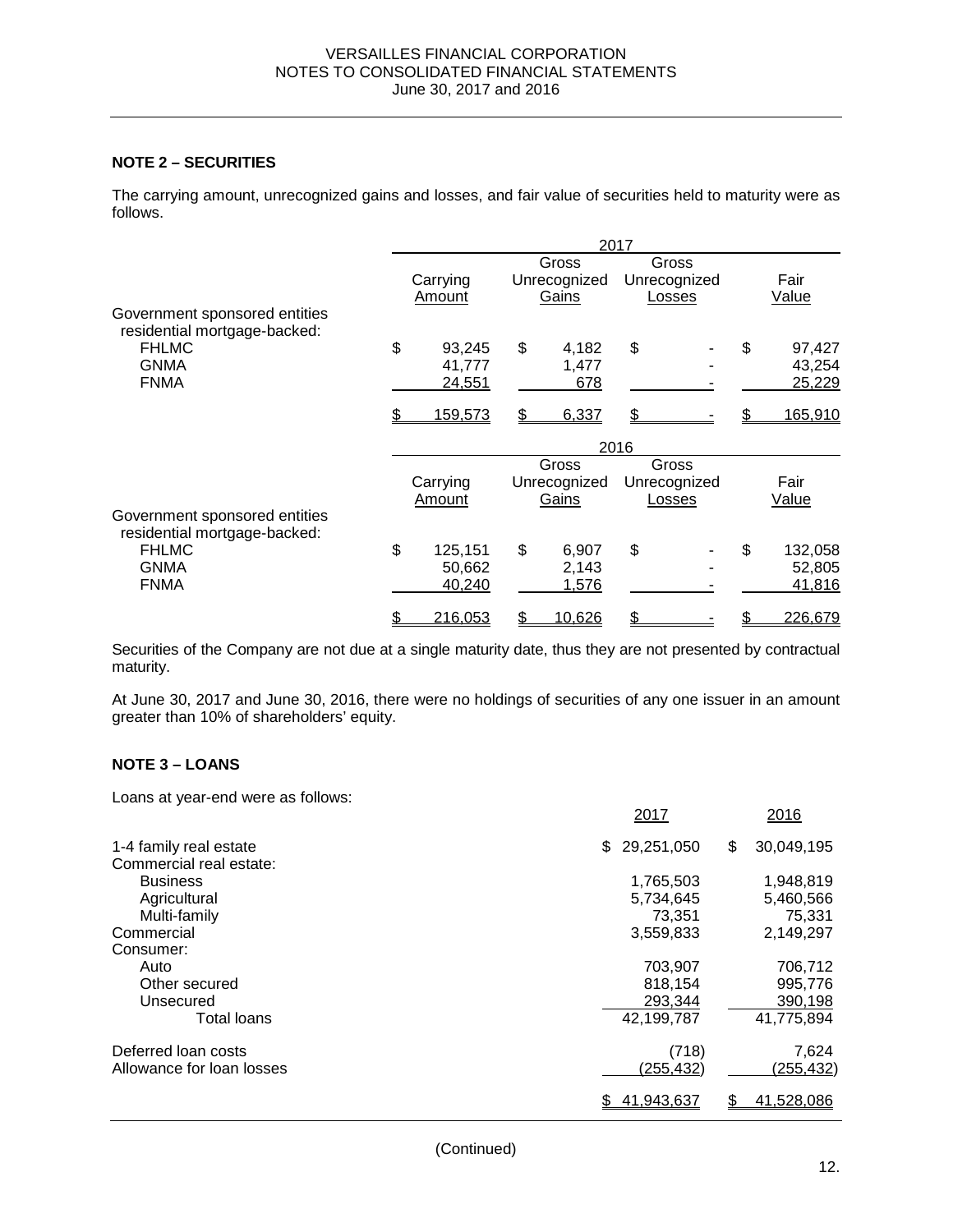# **NOTE 3 – LOANS** (Continued)

Loans to principal officers, directors, and their affiliates during fiscal 2017 and 2016 were as follows.

|                                              | 2017                                   | 2016                 |
|----------------------------------------------|----------------------------------------|----------------------|
| Beginning balance<br>Additions<br>Repayments | \$<br>375,558<br>300,000<br>(327, 142) | 400,808<br>(25, 250) |
| Ending balance                               | 348,416                                | 375,558              |

The following table presents the activity in the allowance for loan losses by portfolio segment for the years ended June 30, 2017 and 2016:

|                                                                                           | Allowance<br>at June 30,<br>2016                 | Provision<br>for Loan<br>Losses                  | Loans<br>Charged-off | Recoveries | Allowance<br>at June 30,<br>2017                 |
|-------------------------------------------------------------------------------------------|--------------------------------------------------|--------------------------------------------------|----------------------|------------|--------------------------------------------------|
| 1-4 family real estate<br>Commercial real estate<br>Commercial<br>Consumer<br>Unallocated | \$180,260<br>33,571<br>21,324<br>12,458<br>7,819 | (52, 838)<br>\$.<br>40,250<br>17,189<br>(4,601)  | \$                   | \$         | \$127,422<br>73,821<br>38,513<br>7,857<br>7,819  |
| Total                                                                                     | \$255,432<br>Allowance<br>at June 30,<br>2015    | Provision<br>for Loan<br>Losses                  | Loans<br>Charged-off | Recoveries | \$255,432<br>Allowance<br>at June 30,<br>2016    |
| 1-4 family real estate<br>Commercial real estate<br>Commercial<br>Consumer<br>Unallocated | \$184,996<br>45,800<br>3,115<br>13,702<br>7,819  | (4,736)<br>\$<br>(12, 229)<br>18,209<br>(1, 244) | \$                   | \$         | \$180,260<br>33,571<br>21,324<br>12,458<br>7,819 |
| Total                                                                                     | \$255,432                                        |                                                  |                      |            | \$255,432                                        |

The following table presents the balance in the allowance for loan losses and the recorded investment in loans by portfolio segment and based on impairment method as of June 30, 2017 and 2016:

|                        |                                  |      | Allowance for Loan Losses |     |           |              | Recorded Investment in Loans |                                 |
|------------------------|----------------------------------|------|---------------------------|-----|-----------|--------------|------------------------------|---------------------------------|
|                        | <b>Individually Collectively</b> |      |                           |     | Total     | Individually | Collectively                 | Total                           |
|                        | Evaluated                        |      | Evaluated                 |     | Allowance | Evaluated    | Evaluated                    | Loans                           |
| June 30, 2017          |                                  |      |                           |     |           |              |                              |                                 |
| 1-4 family real estate | \$.                              | - \$ | 127,422                   | \$. | 127,422   | \$           |                              | $-$ \$ 29,346,277 \$ 29,346,277 |
| Commercial real estate | ۰                                |      | 73.821                    |     | 73,821    |              | 7,579,996                    | 7,579,996                       |
| Commercial             | ۰.                               |      | 38.513                    |     | 35.513    |              | 3,562,886                    | 3,562,886                       |
| Consumer               |                                  |      | 7,857                     |     | 7,857     |              | 1,816,962                    | 1,816,962                       |
| Unallocated            |                                  |      | 7,819                     |     | 7,819     |              |                              |                                 |
| Total                  |                                  |      | 255,432                   |     | 255,432   |              |                              | $-$ \$42,306,121 \$42,306,121   |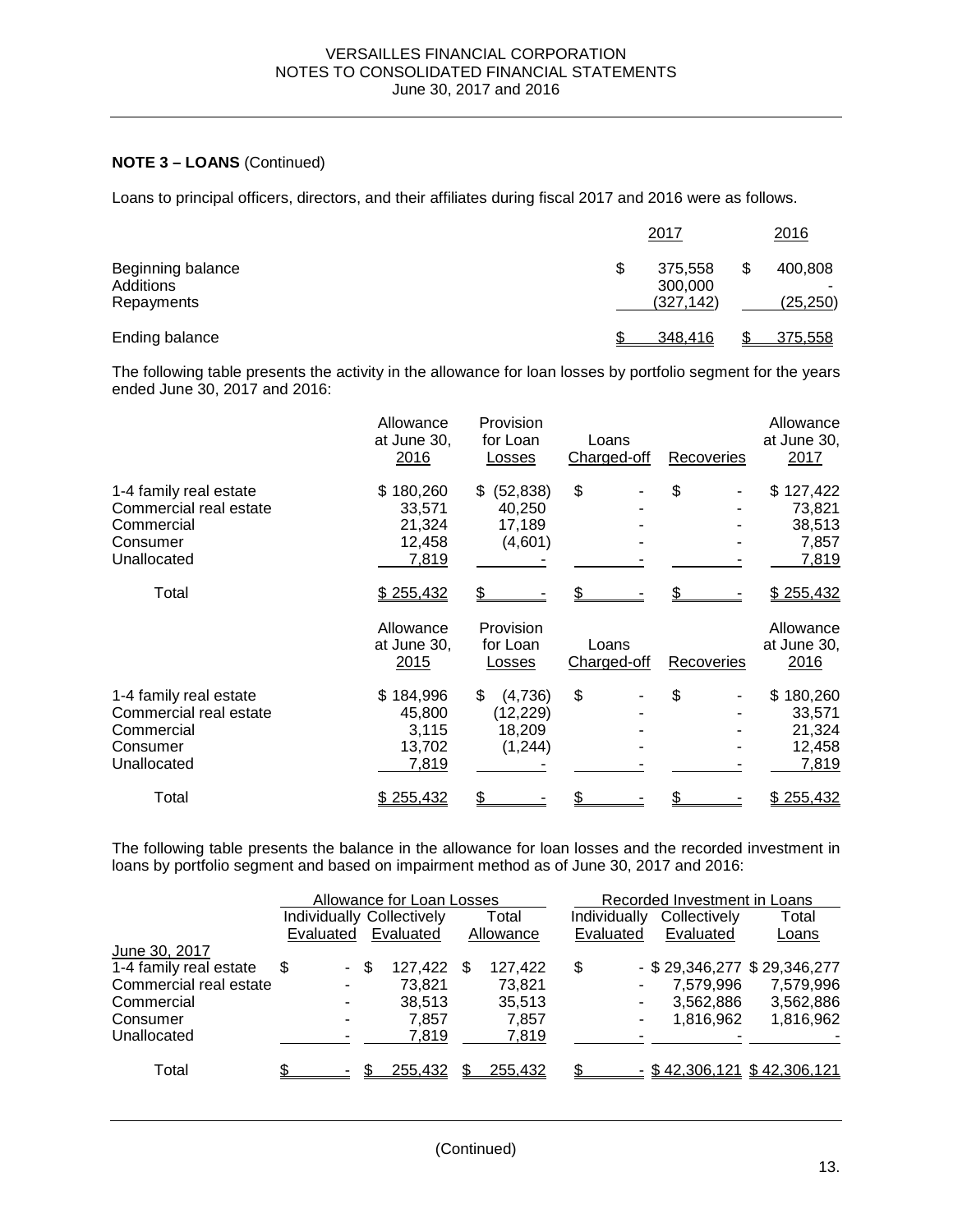### **NOTE 3 – LOANS** (Continued)

|                        |                                  |        |      | Allowance for Loan Losses |   |           |              | Recorded Investment in Loans |                                    |
|------------------------|----------------------------------|--------|------|---------------------------|---|-----------|--------------|------------------------------|------------------------------------|
|                        | <b>Individually Collectively</b> |        |      |                           |   | Total     | Individually | Collectively                 | Total                              |
|                        | Evaluated                        |        |      | Evaluated                 |   | Allowance | Evaluated    | Evaluated                    | Loans                              |
| June 30, 2016          |                                  |        |      |                           |   |           |              |                              |                                    |
| 1-4 family real estate | S                                | $\sim$ | - \$ | 180,260                   | S | 180,260   | \$           |                              | $-$ \$30,152,908 \$30,152,908      |
| Commercial real estate |                                  |        |      | 33.571                    |   | 33.571    |              | 7.494.678                    | 7,494,678                          |
| Commercial             |                                  |        |      | 21.324                    |   | 21.324    |              | 2,152,158                    | 2,152,158                          |
| Consumer               |                                  |        |      | 12.458                    |   | 12.458    |              | 2,095,471                    | 2,095,471                          |
| Unallocated            |                                  |        |      | 7,819                     |   | 7,819     |              |                              |                                    |
| Total                  |                                  |        |      | 255,432                   |   | 255,432   |              |                              | <u>- \$41,895,215 \$41,895,215</u> |

Included in recorded investment in 2017 is \$718 of net deferred loan fees and \$107,052 of accrued loan interest. Included in recorded investment in 2016 is \$7,624 of net deferred loan costs and \$111,697 of accrued loan interest.

There were no loans individually evaluated for impairment at June 30, 2017 or 2016 or during the years ending June 30, 2017 and 2016.

Loan Performance and Credit Quality Indicators: The Company considers the performance of the loan portfolio and its impact on the allowance for loan losses. For all loan classes, the Company primarily evaluates credit quality based on the aging status of the loan and by payment activity.

There were no nonaccrual loans or loans past due over 90 days still on accrual as of June 30, 2017 and 2016.

At June 30, 2017 and 2016, the Company had no loans past due greater than 60 days. The following table presents the recorded investment of loans between 31-60 days past due as of June 30, 2017 and 2016:

|                                  | 2017    | 2016    |
|----------------------------------|---------|---------|
| 1-4 family real estate           | \$<br>۰ | 23,406  |
| Commercial real estate: business | 13,483  | 60,929  |
| Commercial                       | 5.208   | 18,160  |
| Consumer:                        |         |         |
| Unsecured                        |         | 17,056  |
| Total delinquent loans           | 18.691  | 119,551 |

#### **Troubled Debt Restructurings:**

The Company had no loans classified as troubled debt restructures (TDRs) at June 30, 2017 and 2016, and there were no loans modified as troubled debt restructurings that occurred during the year ending June 30, 2017 and 2016.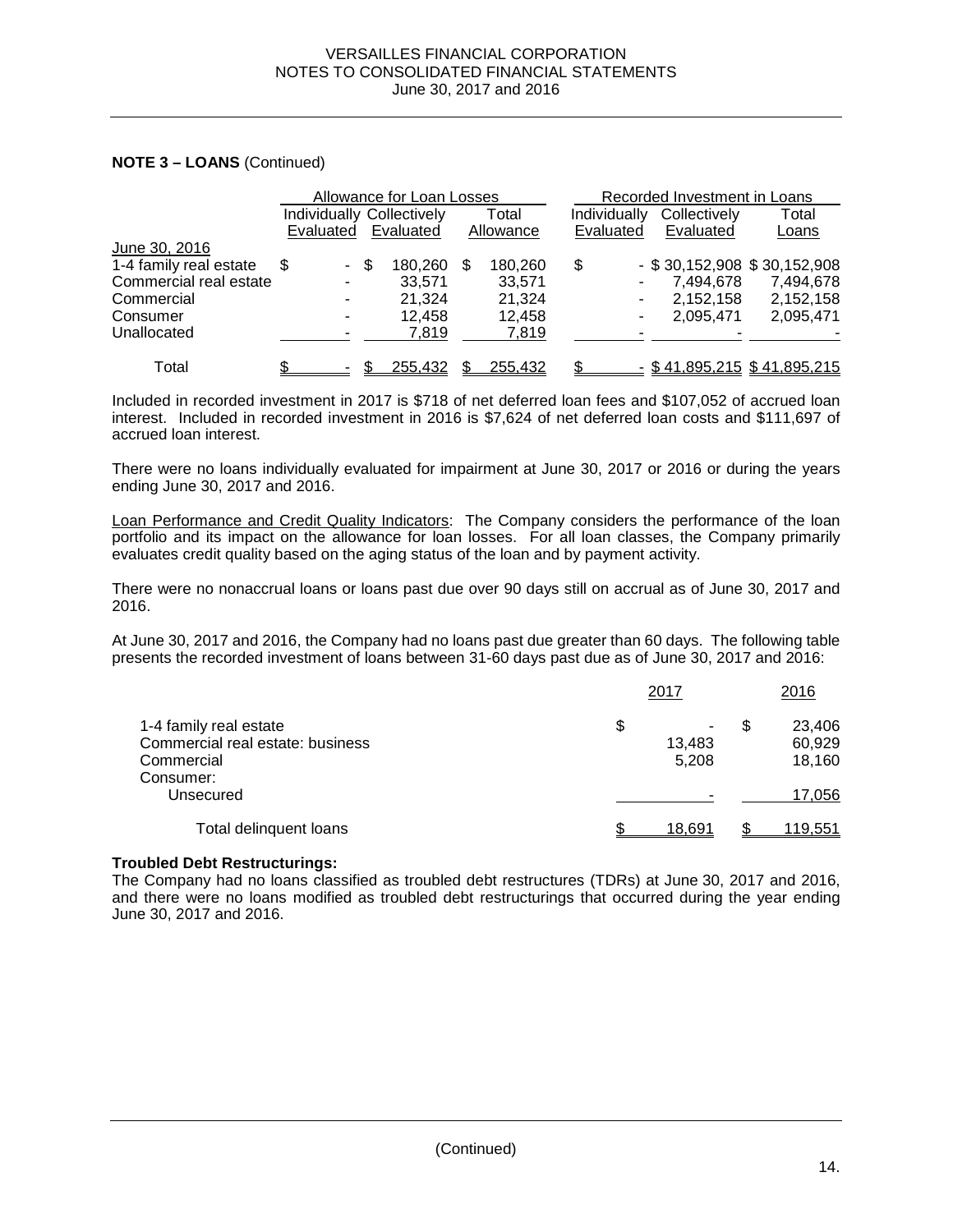### **NOTE 4 – PREMISES AND EQUIPMENT**

Year-end premises and equipment were as follows.

|                                                                                                   | 2017                                                            | 2016                                                      |
|---------------------------------------------------------------------------------------------------|-----------------------------------------------------------------|-----------------------------------------------------------|
| Land<br>Building and improvements<br>Furniture and equipment<br>Total<br>Accumulated depreciation | \$<br>81.807<br>1,250,206<br>281,912<br>1,613,925<br>(382, 028) | 150.429<br>1,250,206<br>281,161<br>1,681,796<br>(319,906) |
|                                                                                                   | 1.231.897                                                       | 1,361,890                                                 |

### **NOTE 5 – DEPOSITS**

Deposits from principal officers, directors, and their affiliates at June 30, 2017 and 2016 were \$2,618,731 and \$1,111,462. The aggregate amount of certificates of deposit accounts with balances greater than \$250,000 at year-end 2017 and 2016 was \$2,063,135 and \$568,286.

Scheduled maturities of certificates of deposit were as follows.

| Year ended June 30, 2018 |      | 8.919.344         |
|--------------------------|------|-------------------|
|                          | 2019 | 4.564.903         |
|                          | 2020 | 709.755           |
|                          | 2021 | 855.744           |
|                          |      |                   |
|                          |      | <u>15,049,746</u> |

# **NOTE 6 – FEDERAL HOME LOAN BANK ADVANCES**

Year-end advances from the Federal Home Loan Bank were as follows.

|                                                                           | Rate           |     | 2017      | <u> 2016</u>           |
|---------------------------------------------------------------------------|----------------|-----|-----------|------------------------|
| Fixed rate advance, due March 2017                                        | $3.36\%$       | \$. | $\sim$    | 1.000.000              |
| Fixed rate advance, due June 2017<br>Fixed rate advance, due October 2019 | 1.15%<br>1.91% |     | 1.000.000 | 2.000.000<br>1,000,000 |
| Fixed rate advance, due February 2025                                     | 2.40%          |     | 2.000.000 | 2,000,000              |
|                                                                           |                |     | 3.000.000 | 6.000.000              |

Fixed rate advances are payable at maturity and subject to prepayment penalties if paid off prior to maturity.

Required payments over the next five years and thereafter are as follows:

| Year ended June 30, 2018 |            | \$<br>٠   |
|--------------------------|------------|-----------|
|                          | 2019       | -         |
|                          | 2020       | 1,000,000 |
|                          | 2021       |           |
|                          | 2022       | -         |
|                          | Thereafter | 2,000,000 |
|                          |            | 3,000,000 |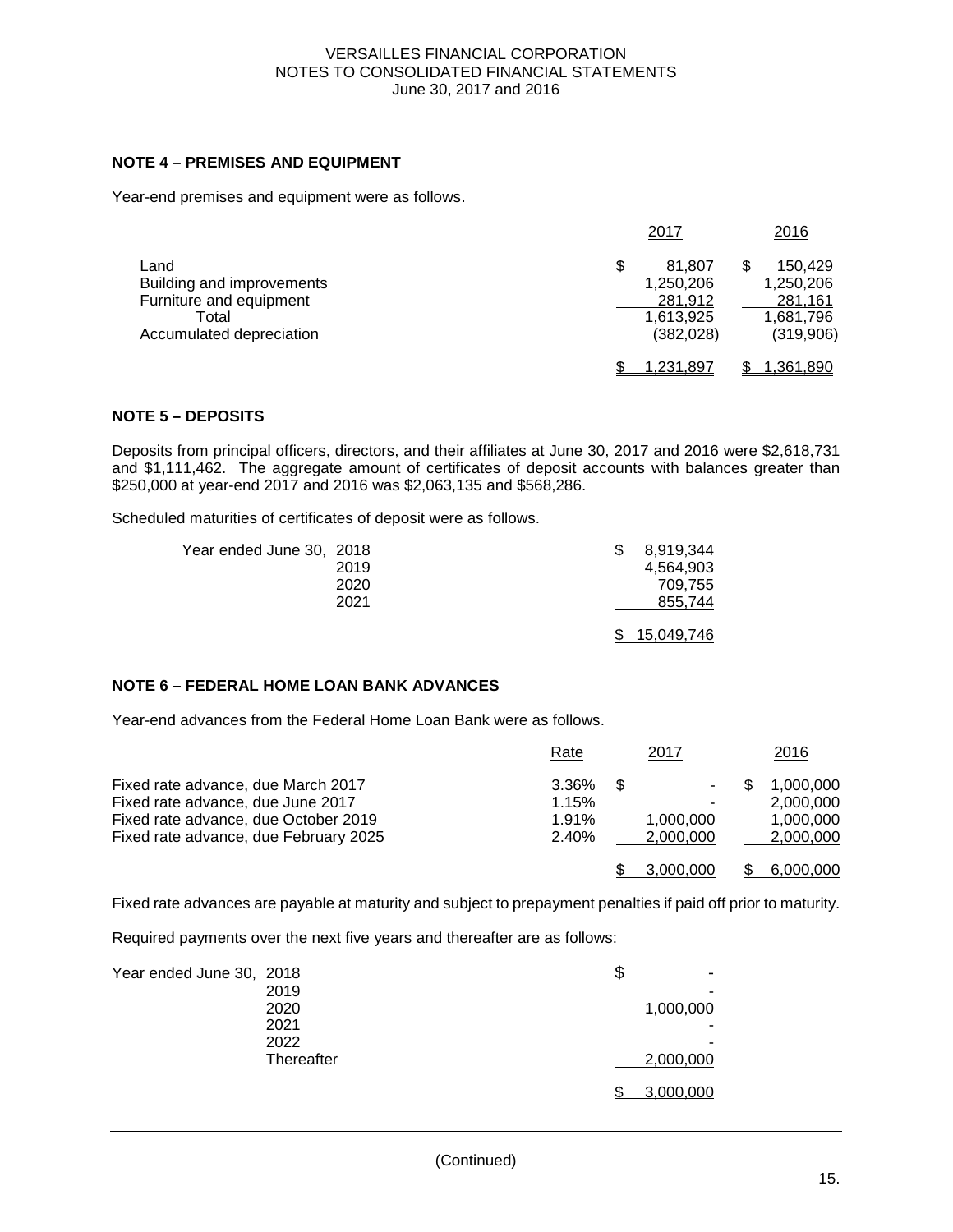### **NOTE 6 – FEDERAL HOME LOAN BANK ADVANCES** (Continued)

Advances under the borrowing agreements are collateralized by a blanket pledge of the Company's residential mortgage loan portfolio and FHLB stock. At June 30, 2017 and 2016, the Company had approximately \$27,940,000 and \$28,405,000 of qualifying first-mortgage loans and \$73,000 and \$75,000 of multi-family mortgage loans pledged, in addition to FHLB stock, as collateral for FHLB advances. At June 30, 2017, based on the Association's current FHLB stock ownership, total assets and pledgable firstmortgage and multi-family mortgage loan portfolios, the Association had the ability to obtain borrowings up to an additional \$13,427,000.

### **NOTE 7 – INCOME TAXES**

Income tax expense was as follows.

|                     |   | 2017                  | 2016                        |
|---------------------|---|-----------------------|-----------------------------|
| Current<br>Deferred | S | 165,597<br>(212, 397) | \$<br>(149, 785)<br>224,740 |
| Total               |   | (46,800)              | 74,955                      |

Effective tax rates differ from the federal statutory rate of 34% applied to income before income taxes due to the following.

|                                                                                                                                                                                                | 2017                                                                  |    | 2016                                                       |
|------------------------------------------------------------------------------------------------------------------------------------------------------------------------------------------------|-----------------------------------------------------------------------|----|------------------------------------------------------------|
| Federal statutory rate times financial statement income<br>Effect of:                                                                                                                          | \$<br>(52, 207)                                                       | \$ | 71,236                                                     |
| Tax exempt interest income, net of interest expense<br>disallowance<br>Other, net                                                                                                              | (852)<br>6,259                                                        |    | (792)<br>4,511                                             |
| Total                                                                                                                                                                                          | (46, 800)                                                             | S  | 74,955                                                     |
| Effective tax rate                                                                                                                                                                             | $(30.48)\%$                                                           |    | 35.77%                                                     |
| Year-end deferred tax assets and liabilities were due to the following.                                                                                                                        |                                                                       |    |                                                            |
| Deferred tax assets:<br>Allowance for loan losses<br>Accrued compensation<br>Restricted stock expense<br>Capital loss carryforward<br>Deferred loan fees and costs<br>Total deferred tax asset | \$<br>2017<br>86,847<br>367,338<br>15,220<br>22,270<br>244<br>491,919 | \$ | 2016<br>86,847<br>333,576<br>24,788<br>22,270<br>467,481   |
| Deferred tax liabilities:<br>Deferred loan fees and costs<br><b>FHLB</b> stock<br>Accrual to cash<br>Accumulated depreciation<br>Total deferred tax liability                                  | (75,070)<br>(26, 700)<br><u>(15,991)</u><br>(117,761)                 |    | (2,592)<br>(75,070)<br>(25,072)<br>(18, 140)<br>(120, 874) |
| Net deferred tax asset                                                                                                                                                                         | \$<br>374,158                                                         |    | 346,607                                                    |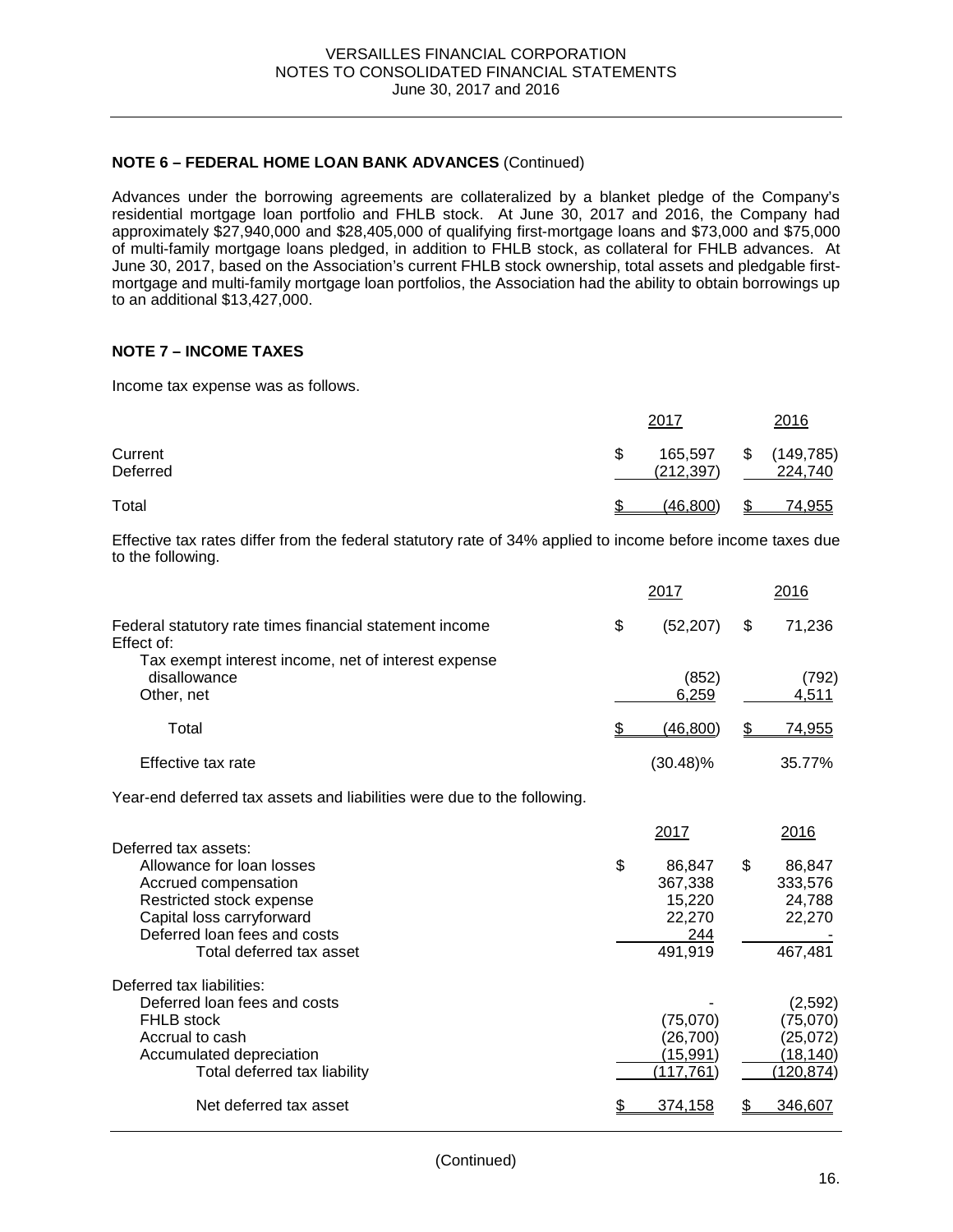# **NOTE 7 – INCOME TAXES** (Continued)

At June 30, 2017, the Company had \$65,500 of capital loss carry forwards which may be carried forward for up to five years. The capital loss carry forwards expire June 30, 2019 and may only be deducted to the extent the Company generates capital gains. No valuation allowance has been recorded against the capital loss carry forwards as the Company believes it is more likely than not that the benefit will be realized.

The Company has not recorded a deferred tax liability of approximately \$265,000 related to approximately \$778,000 of cumulative special bad debt deductions arising prior to December 31, 1987, the end of the Company's base year for purposes of calculating the bad debt deduction. If the Company were liquidated or otherwise ceases to be a financial institution or if the tax laws were to change, this amount would be expensed.

At June 30, 2017 and 2016, the Company had no unrecognized tax benefits recorded. The Company does not expect the amount of unrecognized tax benefits to significantly change within the next twelve months. There were no penalties or interest related to income taxes recorded in the income statement for the years ended June 30, 2017 and 2016 and no amounts accrued for penalties and interest as of June 30, 2017 or June 30, 2016.

The Company is subject to U.S. federal income tax. The Company is no longer subject to examination by the federal taxing authority for years prior to 2013. The tax years 2013-2016 remain open to examination by the U.S. taxing authority.

### **NOTE 8 – RETIREMENT PLANS**

The Company had a funded noncontributory defined benefit pension plan that covered substantially all of its employees. The plan provided defined benefits based on years of service and final average salary. The Company approved terminating the plan effective May 31, 2016 with intent to distribute benefits of the pension plan to participants. During the year-ending June 30, 2017, all benefits related to the pension plan were distributed.

Information about obligations and plan assets of defined benefit pension plan follows:

|                                                                                                                                                                        | 2017                                          | 2016                                                      |
|------------------------------------------------------------------------------------------------------------------------------------------------------------------------|-----------------------------------------------|-----------------------------------------------------------|
| Benefit obligation                                                                                                                                                     | \$<br>٠                                       | 1,917,430<br>\$                                           |
| Change in plan assets, at fair value:<br>Beginning plan assets<br>Actual return<br><b>Employer contribution</b><br>Benefits and settlements paid<br>Ending plan assets | 1,384,275<br>23.157<br>509,997<br>(1,917,429) | 1,331,171<br>(14, 543)<br>97,371<br>(29,724)<br>1.384.275 |
| Funded status at end of year (benefit obligations less<br>plan assets)                                                                                                 |                                               | (533,155)                                                 |

Amounts recognized in accumulated other comprehensive loss at June 30 consist of the following:

|                    | 2017 |        | 2016    |
|--------------------|------|--------|---------|
| Net actuarial loss | ъD   | $-$ \$ | 543,665 |

The accumulated benefit obligation was \$1,917,930 at the measurement date of June 30, 2016.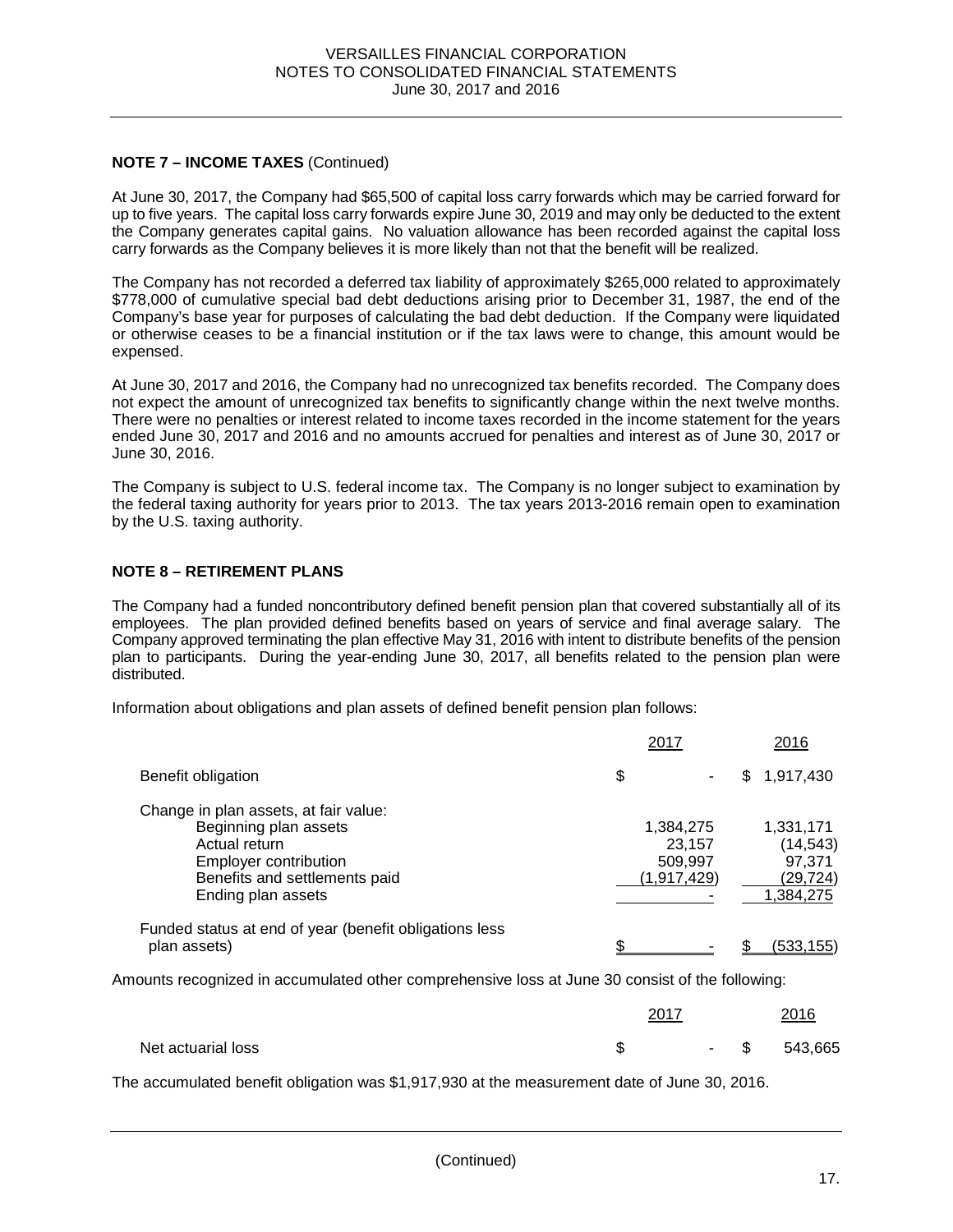### **NOTE 8 – RETIREMENT PLANS** (Continued)

Components of net periodic benefit cost and other amounts recognized in other comprehensive loss:

|                                                                                                                                                                                             | 2017                        | 2016                            |
|---------------------------------------------------------------------------------------------------------------------------------------------------------------------------------------------|-----------------------------|---------------------------------|
| Net periodic benefit cost<br>(Gain) loss recognized in other comprehensive income                                                                                                           | \$<br>520,507<br>(543, 665) | 181,293<br>\$.<br>(468,984)     |
| Net (gain) loss recognized in net periodic benefit cost and other<br>comprehensive income                                                                                                   | <u>(23,158)</u>             | (287, 691)                      |
| Weighted-average assumptions used to determine net pension cost<br>Discount rate on benefit obligation<br>Long-term expected rate of return on plan assets<br>Rate of compensation increase |                             | 2016<br>4.44%<br>6.50%<br>4.00% |
| Weighted-average assumptions used to<br>determine pension benefit obligation at year-end<br>Discount rate<br>Rate of compensation increase                                                  |                             | 1.68/3.87/4.84%<br>4.00%        |

There were multiple discount rates used in fiscal 2016 to determine the benefit obligation based on the assumption for the distribution methods upon termination of the plan.

There are no investments that are prohibited by the pension plan.

The Company's pension plan asset allocation by asset class at year-end 2016 are as follows:

|                                                                   | Percentage of Plan<br>Assets at Year End<br>2016 |
|-------------------------------------------------------------------|--------------------------------------------------|
| Mutual funds<br>U.S. corporate stock<br>Cash and cash equivalents | 74.8%<br>0.1<br>25.1                             |
| Total Plan Assets                                                 | 100.0%                                           |

The Pension Trustees worked with an outside investment advisor to establish an appropriate asset allocation based upon stated objectives and risk tolerance. The outside investment advisor also assisted in identifying, selecting and monitoring investments and investment managers within each asset class. The expectation for long-term rate of return on the plan assets was reviewed periodically by the Pension Trustees in consultation with the outside investment advisor. Factors considered in setting and adjusting this rate were historic and projected rates of return on the portfolio, an investment time horizon that exceeds five years and the Pension Trustees tolerance for risk which was deemed to be moderate.

The Company contributed \$509,997 to its pension plan for the year ended June 30, 2017 to settle the plan.

Fair Value of Plan Assets: The Company used the following methods and significant assumptions to estimate the fair value of each type of plan asset at:

Equity, Investment Funds and Other Securities: The fair values for equity securities and mutual funds are determined by quoted market prices, if available (Level 1).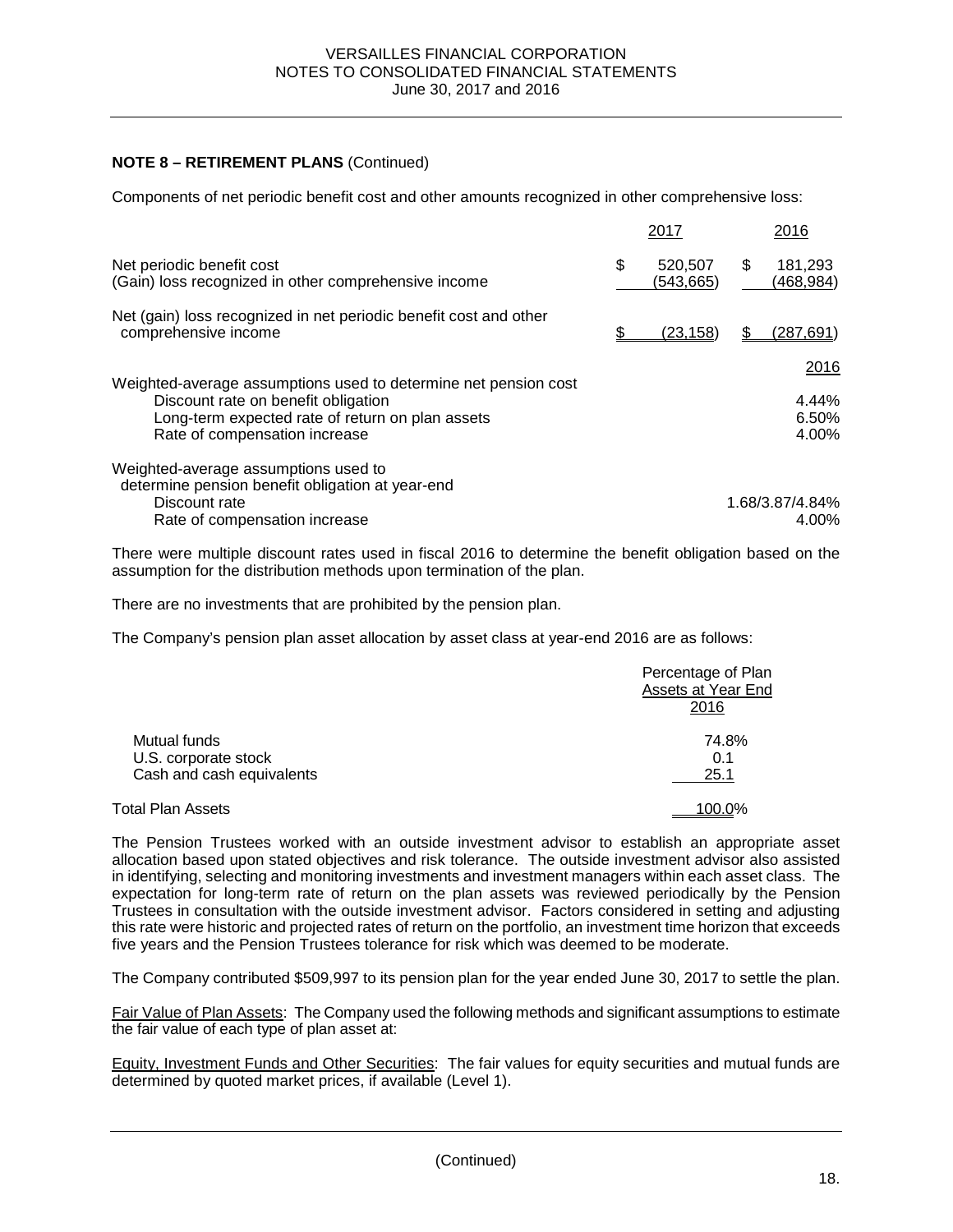### **NOTE 8 – RETIREMENT PLANS** (Continued)

Cash and Cash Equivalents: The fair value of cash and cash equivalents approximates its carrying value and are classified as Level 1.

The fair value of the plan assets at June 30, 2016, by asset category, was as follows:

|                           |                                 | <b>Fair Value Measurements</b> |                                          |                    |    |            |             |              |
|---------------------------|---------------------------------|--------------------------------|------------------------------------------|--------------------|----|------------|-------------|--------------|
|                           |                                 |                                | Significant<br>Quoted Prices in<br>Other |                    |    |            | Significant |              |
|                           |                                 |                                |                                          | Active Markets for |    | Observable |             | Unobservable |
|                           |                                 | Carrying                       | <b>Identical Assets</b><br>Inputs        |                    |    |            | Inputs      |              |
|                           | Value<br>(Level 2)<br>(Level 1) |                                |                                          |                    |    |            | (Level 3)   |              |
| June 30, 2016 Plan Assets |                                 |                                |                                          |                    |    |            |             |              |
| Mutual funds              | S                               | 1,036,203                      | S                                        | 1,036,203          | \$ | ۰.         | S           |              |
| U. S. corporate stock     |                                 | 1.553                          |                                          | 1,553              |    |            |             |              |
| Cash and cash equivalents |                                 | 346,519                        |                                          | 346,519            |    |            |             |              |
| <b>Total Plan Assets</b>  |                                 | 1.384.275                      |                                          | 1.384.275          |    |            |             |              |

Employee 401(k) and Profit Sharing Plan: The Company maintains a 401(k) and profit sharing plan for all eligible employees. To be eligible, an individual must have at least 1,000 hours of service. Eligible employees may contribute up to 15% of their compensation subject to a maximum statutory limitation. The Company provides a matching contribution on behalf of participants who make elective compensation deferrals, at the rate of 50% of the first 6% of the participant's discretionary contribution. Employee contributions are always 100% vested. Employer matching contributions vest on a graduated basis at the rate of 20% per year in years two through six so that the employee is 100% vested after six years of service. The 2017 and 2016 expense related to this plan was \$12,851 and \$12,367 respectively.

Deferred Compensation and Supplemental Retirement Plan: The Board of Directors adopted a deferred compensation and supplemental retirement plan for directors and an executive officers of the Company during fiscal 1999. Upon adoption, each nonemployee director was credited with \$1,494 for each year of service as a director and the employee director was credited with \$5,103 for each year of service prior to plan initiation. Beginning December 31, 1998, each nonemployee director receives a credit to their account equal to 24% of the cash compensation that a participant earned during that calendar year. Employees that are directors receive an annual credit of 8%. At the participant's election, the participant's account earns interest at the rate of the Company's return on average equity for that year or at the rate the Company is paying on a certificate of deposit having a term of one year or less at January 1 of that year. Total expense related to the Plan was \$30,906 and \$34,165 for the years ended June 30, 2017 and 2016. The accrued supplemental retirement liability included in other liabilities was \$253,438 at June 30, 2017 and \$222,532 at June 30, 2016. There were no distributions to participants or their beneficiary during fiscal 2017. Distributions to participants or their beneficiary during fiscal 2016 were \$105,375, respectively.

Additionally, each participant may elect to defer up to 25% in base salary and up to 100% of director's fees, bonuses or other cash compensation. Amounts in participant's accounts are vested at all times. The accrued deferred compensation liability included in other liabilities was \$439,829 at June 30, 2017 and \$373,767 at June 30, 2016. Earnings on amounts deferred included in salaries and employee benefits totaled \$7,361 and \$13,263 for the years ended June 30, 2017 and 2016. There were no distributions to participants during fiscal 2017. Distributions to participants due to retirement were \$228,144 in fiscal 2016.The Plan is unfunded and subject to the general claims of creditors.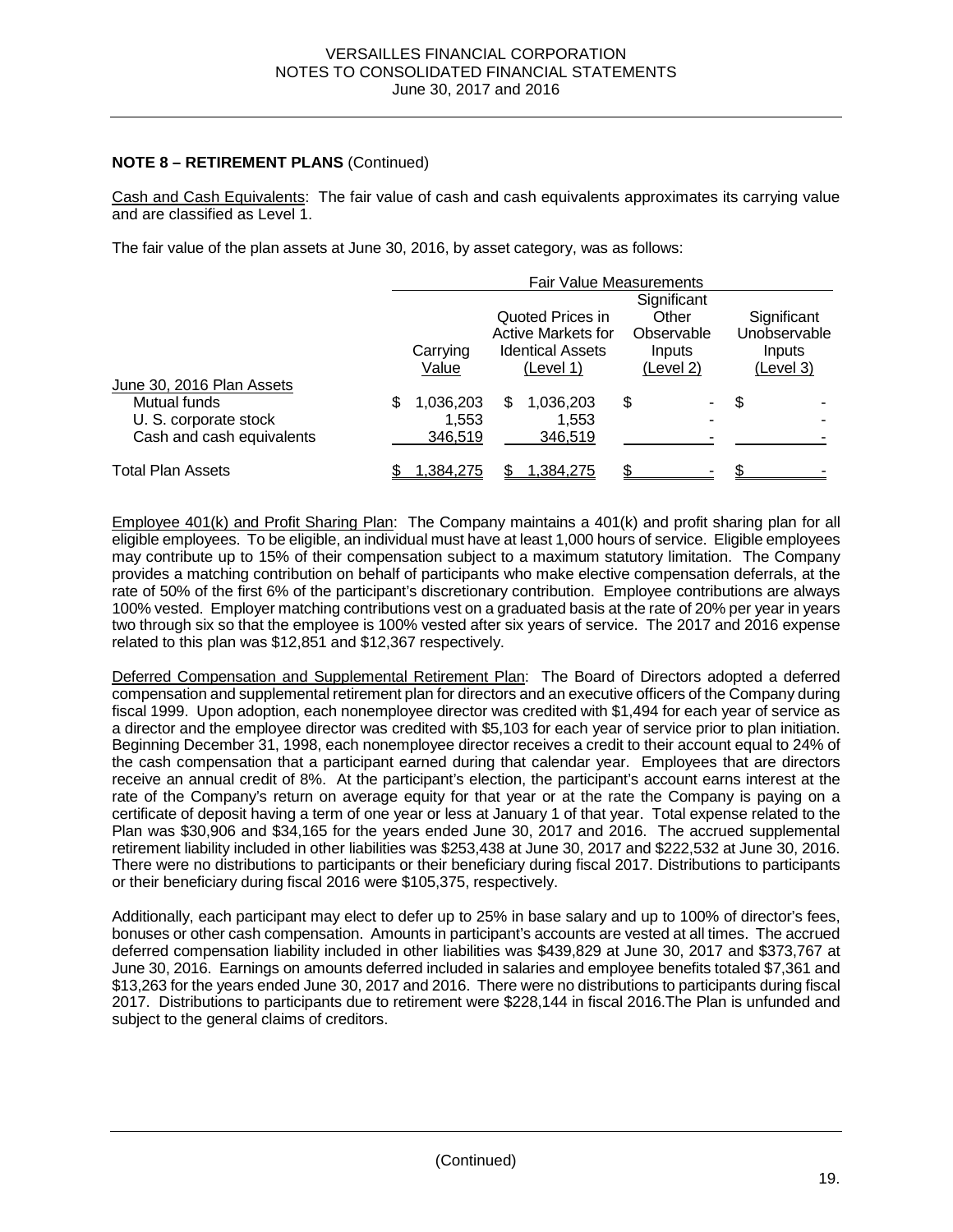# **NOTE 8 – RETIREMENT PLANS** (Continued)

In conjunction with the conversion to a stock company with concurrent formation of a holding company, the Company allowed participants in the supplemental retirement and deferred compensation plans to use all or a portion of their funds in an one time election to purchase shares of the holding company at conversion.

The shares are held in a Rabbi Trust and the obligation under the plans will be settled with these shares. Participant stock held by the Rabbi Trust is classified in equity in a manner similar to the manner in which treasury stock is accounted for. Subsequent changes in the fair value of the stock are not recognized. The deferred compensation obligation is classified as an equity instrument and changes in the fair value of the amount owed to the participant are not recognized. These shares are considered outstanding for the purpose of both basic and diluted EPS. The participants elected to use \$354,600 to purchase 35,460 shares of common stock.

# **NOTE 9 – EMPLOYEE STOCK OWNERSHIP PLAN**

As part of the conversion to a stock company, the Company formed a leveraged ESOP. The plan has a December 31 year-end and the first allocation was December 31, 2010. The ESOP borrowed from the Company, totaling \$342,000, to purchase 34,200 shares of stock at \$10 per share. The Company may make discretionary contributions to the ESOP, as well as paying dividends on unallocated shares to the ESOP, and the ESOP uses funds it receives to repay the loan. When loan payments are made, ESOP shares are allocated to participants based on relative compensation and expense is recorded. Dividends on allocated shares increase participant accounts. The shares in the plan are expected to be allocated over a twenty year period.

Participants receive the shares at the end of employment. A participant may require stock received to be repurchased unless the stock is traded on an established market.

Contributions to the ESOP during the years ended June 30, 2017 and 2016 were \$23,905 and \$23,506. ESOP expense was \$35,485 and \$30,510 for the year ended June 30, 2017 and 2016, respectively.

Shares held by the ESOP were as follows:

|                                                                 | 2017                    | 2016                    |
|-----------------------------------------------------------------|-------------------------|-------------------------|
| Allocated<br>Committed to be released<br>Unearned               | 11,970<br>855<br>21,375 | 10,260<br>855<br>23,085 |
| <b>Total ESOP shares</b>                                        | 34.200                  | 34,200                  |
| Fair value of unearned shares                                   | 472,388                 | 444,155                 |
| Fair value of allocated shares subject to repurchase obligation | 264,537                 | 197,402                 |

The Company expects to allocate 1,710 shares for the December 31, 2017 plan year.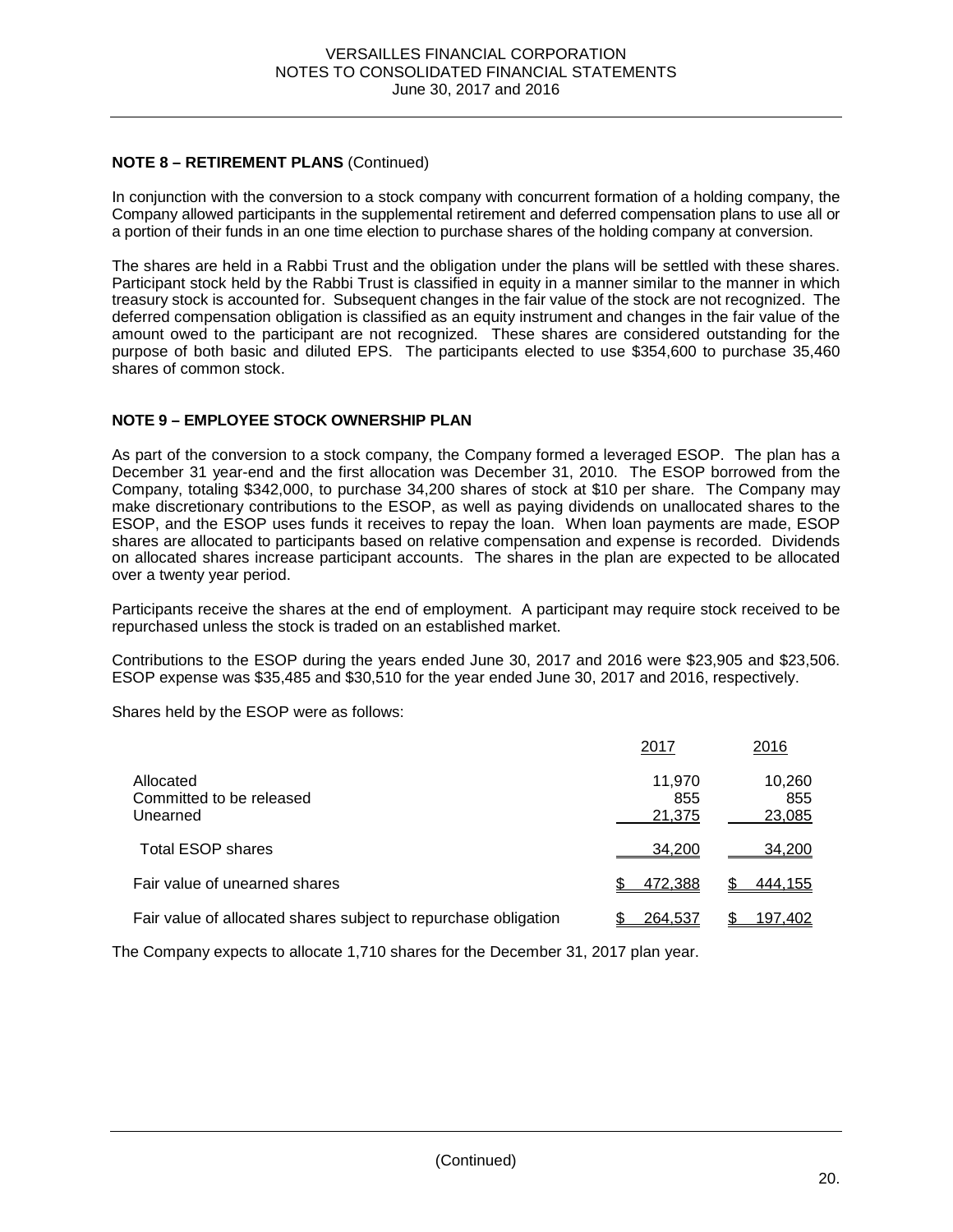#### **NOTE 10 – COMMITMENTS, OFF-BALANCE-SHEET RISK AND CONTINGENCIES**

Some financial instruments, such as loan commitments, credit lines and letters of credit are issued to meet customer financing needs. These are agreements to provide credit or to support the credit of others, as long as conditions established in the contract are met, and usually have expiration dates. Commitments may expire without being used. Off-balance-sheet risk to credit loss exists up to the face amount of these instruments, although material losses are not anticipated. The same credit policies are used to make such commitments as are used for loans, including obtaining collateral at exercise of the commitment.

Commitments to make loans at current market rates at year-end were as follows.

|                                          |                | 2017       | 2016           |            |  |
|------------------------------------------|----------------|------------|----------------|------------|--|
|                                          | <b>Balance</b> | Rate       | <b>Balance</b> | Rate       |  |
| 1-4 family real estate – fixed rate      | \$1,001,000    | 3.50-5.74% | 239.000<br>\$  | 4.38-5.49% |  |
| 1-4 family real estate – adjustable rate | 396,000        | 3.00%      |                | $-$ %      |  |
| Nonresidential real estate - fixed rate  | 450.000        | 5.75%      | 1.682.000      | 3.75-4.75% |  |

Commitments to make loans are generally made for periods of 60 days or less. The loan commitments have maturities ranging up to 30 years.

At June 30, 2017 and 2016, the Company had \$475,000 and \$30,000 of unused lines of credit, respectively.

#### **NOTE 11 – FAIR VALUE**

There were no financial instruments measured at fair value on a recurring or non-recurring basis at June 30, 2017 or June 30, 2016. The carrying amounts and estimated fair values of other financial instruments, at June 30, 2017 and 2016 are as follows:

|                                                                                        | 2017 |                                          | 2016                                      |    |                                          |                                          |
|----------------------------------------------------------------------------------------|------|------------------------------------------|-------------------------------------------|----|------------------------------------------|------------------------------------------|
|                                                                                        |      | Carrying<br>Value                        | Fair<br>Value                             |    | Carrying<br>Value                        | Fair<br>Value                            |
| <b>Financial assets</b><br>Cash and cash equivalents<br>Interest bearing time deposits | \$   | 9,162,152                                | \$<br>9,162,152                           | \$ | 8,950,475                                | \$<br>8,950,475                          |
| in other financial institutions<br>Securities held-to-maturity                         |      | 247.000<br>159.573                       | 247,228<br>165.910                        |    | 982,000<br>216.053                       | 986,521<br>226.679                       |
| Net loans                                                                              |      | 41,943,637                               | 41,570,000                                |    | 41,528,086                               | 41,171,000                               |
| <b>FHLB</b> stock<br>Accrued interest receivable                                       |      | 397.500<br>113.703                       | N/A<br>113.703                            |    | 397.500<br>116.232                       | N/A<br>116,232                           |
| <b>Financial liabilities</b>                                                           |      |                                          |                                           |    |                                          |                                          |
| <b>Deposits</b><br><b>FHLB</b> advances<br>Accrued interest payable                    |      | (38,607,466)<br>(3,000,000)<br>(21, 295) | (38, 558, 000)<br>(3,048,000)<br>(21,295) |    | (35,352,065)<br>(6,000,000)<br>(23, 285) | (35,378,000)<br>(6,222,000)<br>(23, 285) |

The methods and assumptions used to estimate fair values are described as follows:

Cash and Cash Equivalents: The carrying amount of cash and cash equivalents approximate fair value.

Interest Bearing Time Deposits in Other Financial Institutions: Fair value of interest-bearing time deposits in other financial institutions are estimated using a discounted cash flow calculation that applies interest rates currently being offered for instruments with maturities equal or similar to remaining maturities of the interest bearing time deposits.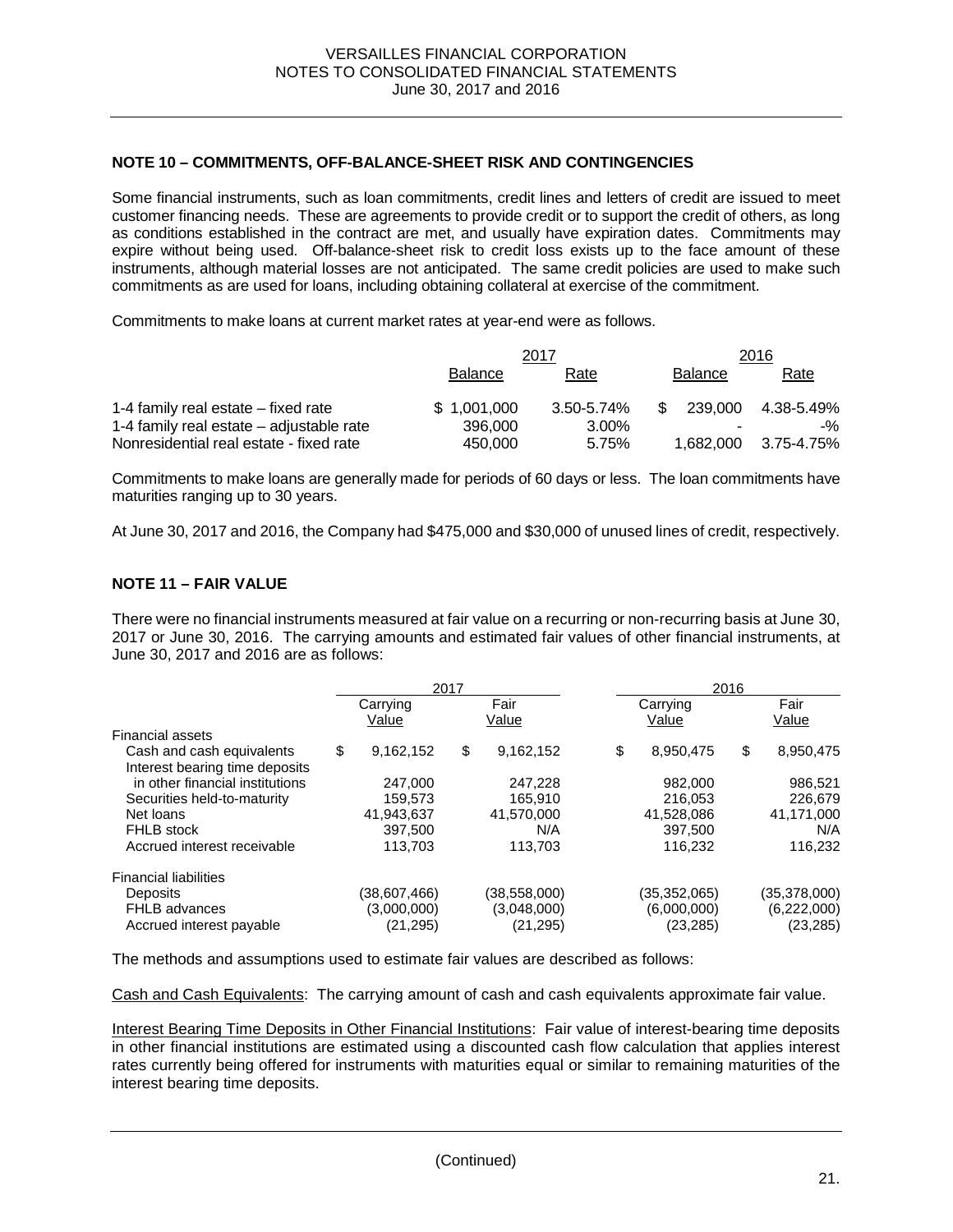# **NOTE 11 – FAIR VALUE** (Continued)

Securities Held to Maturity: The fair values of securities held to maturity are determined by quoted prices for similar assets; quoted prices in markets that are not active; or other inputs that are observable or can be corroborated by observable market data.

Loans: Fair values of loans are estimated as follows: For variable rate loans that reprice frequently and with no significant change in credit risk, fair values are based on carrying values. Fair values for other loans are estimated using discounted cash flow analyses, using interest rates currently being offered for loans with similar terms to borrowers of similar credit quality. The methods utilized to estimate the fair value of loans do not necessarily represent an exit price.

FHLB Stock: It is not practical to determine the fair value of FHLB stock due to restrictions placed on its transferability.

Deposits: The fair values disclosed for savings and checking accounts are equal to the amount payable at the reporting date (i.e. carrying amount). Fair values for fixed rate certificates of deposit are estimated using a discounted cash flows calculation that applies interest rates currently being offered on certificates to a schedule of aggregated expected monthly maturities on time deposits.

FHLB Advances: The fair values of the Company's long-term borrowings are estimated using discounted cash flow analyses based on the current borrowing rates for similar types of borrowing arrangements.

Accrued Interest Receivable/Payable: The carrying amounts of accrued interest approximate fair value.

Off-balance Sheet Instruments: Fair values for off-balance sheet, credit-related financial instruments are based on fees currently charged to enter into similar agreements, taking into account the remaining terms of the agreements and the counterparties' credit standing. The fair value of commitments is not material.

# **NOTE 12 – REGULATORY MATTERS**

The Association is subject to various regulatory capital requirements administered by the federal banking agencies. Capital adequacy guidelines and prompt corrective action regulations involve quantitative measures of assets, liabilities and certain off-balance-sheet items calculated under regulatory accounting practices. Capital amounts and classifications are also subject to qualitative judgments by the regulators. Failure to meet capital requirements can initiate regulatory action. Management believes as of June 30, 2017, the Association meets all capital adequacy requirements to which it is subject.

Prompt corrective action regulations provide five classifications: well-capitalized, adequately capitalized, undercapitalized, significantly undercapitalized and critically undercapitalized, although these terms are not used to represent overall financial condition. If adequately capitalized, regulatory approval is required to accept brokered deposits. If undercapitalized, capital distributions are limited, as is asset growth and expansion, and capital restoration plans are required. At June 30, 2017 and 2016, the most recent regulatory notifications categorized the Association as well capitalized under the regulatory framework for prompt corrective action. There are no conditions or events since that notification that management believes have changed the institution's category.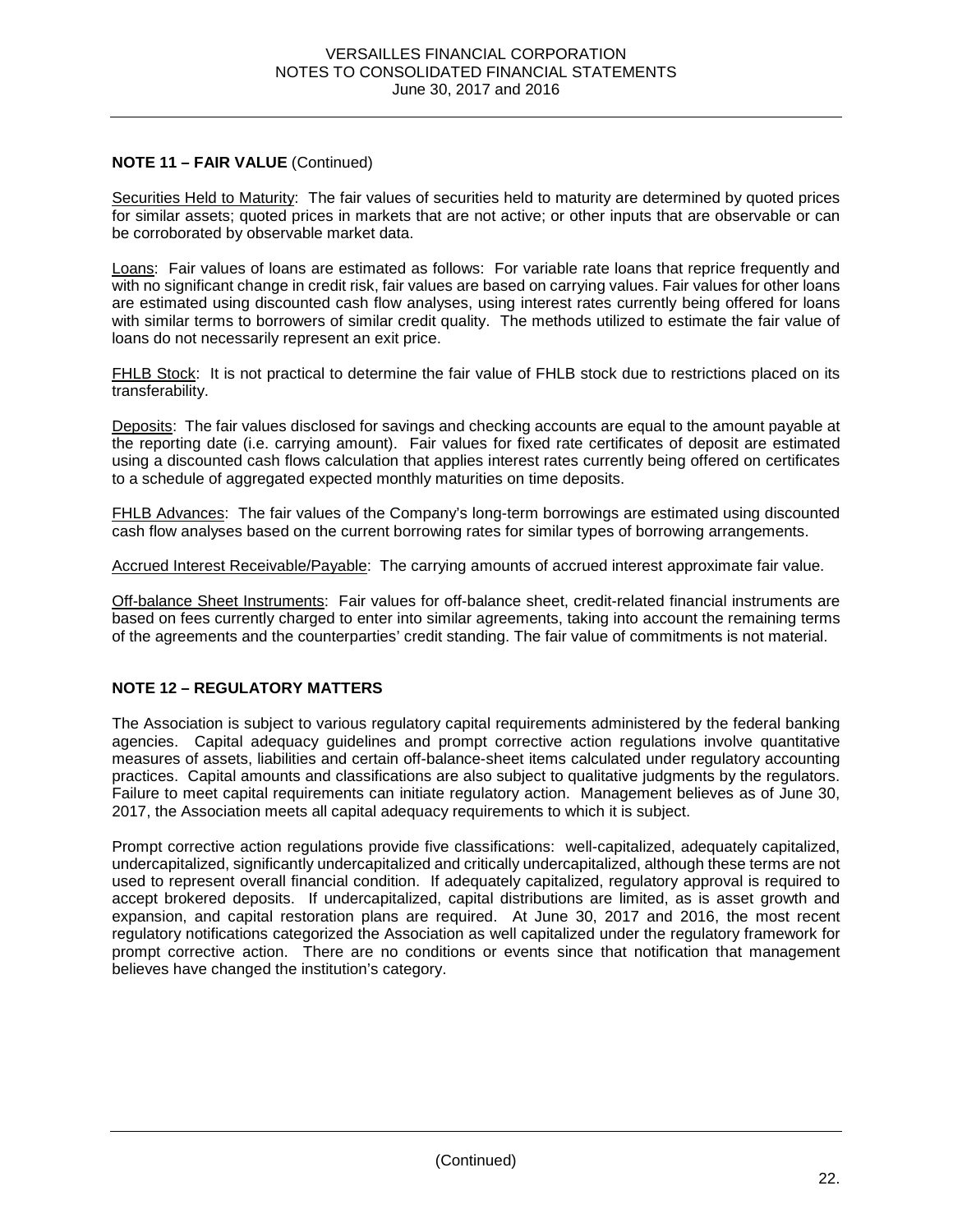# **NOTE 12 – REGULATORY MATTERS** (Continued)

Basel III Capital Rules became effective for the Association on January 1, 2015 and certain provisions are subject to a phase-in period. The implementation of the capital conservation buffer began on January 1, 2016 at the 0.625% level and be phased in over a four-year period (increasing by that amount on each subsequent January 1, until it reaches 2.5% on January 1, 2019). The conservation buffer at June 30, 2017 is 1.25%. The Basel III Capital Rules also provide for a "countercyclical capital buffer" that is applicable to only certain covered institutions and does not have any current applicability to the Association. The aforementioned capital conservation buffer is designed to absorb losses during periods of economic stress. Banking institutions with a ratio of Common Equity Tier 1 capital to risk-weighted assets above the minimum but below the conservation buffer (or below the combined capital conservation buffer and countercyclical capital buffer, when the latter is applied) will face constraints on dividends, equity repurchases and compensation based on the amount of the shortfall.

At year-end, the Association's actual capital levels and minimum required levels were as follows.

| For Capital<br><b>Adequacy Purposes</b><br>Actual<br>Ratio<br>Ratio<br>Amount<br>Amount<br>(Dollars in thousands) | Capitalized Under<br><b>Prompt Corrective</b><br><b>Action Regulations</b><br>Amount | Ratio |
|-------------------------------------------------------------------------------------------------------------------|--------------------------------------------------------------------------------------|-------|
| June 30, 2017                                                                                                     |                                                                                      |       |
| \$<br>10,668<br>33.4%<br>\$2,554<br>8.0%<br>Total capital (to risk-weighted assets)                               | \$3,193                                                                              | 10.0% |
| Common equity Tier 1 capital (to risk-                                                                            |                                                                                      |       |
| weighted assets)<br>10.413<br>32.6<br>1,437<br>4.5                                                                | 2,075                                                                                | 6.5   |
| 32.6<br>1.916<br>6.0<br>Tier I (core) capital (to risk-weighted assets)<br>10.413                                 | 2.554                                                                                | 8.0   |
| 19.0<br>Tier I (core) capital (to adjusted total assets)<br>2,190<br>4.0<br>10,413                                | 2,737                                                                                | 5.0   |
| June 30, 2016                                                                                                     |                                                                                      |       |
| \$<br>10.693<br>2.527<br>33.9%<br>\$<br>\$<br>Total capital (to risk-weighted assets)<br>8.0%                     | 3.159                                                                                | 10.0% |
| Common equity Tier 1 capital (to risk-                                                                            |                                                                                      |       |
| weighted assets)<br>10.438<br>33.0<br>1.421<br>4.5                                                                | 2,053                                                                                | 6.5   |
| 33.0<br>Tier I (core) capital (to risk-weighted assets)<br>10.438<br>1.895<br>6.0                                 | 2.527                                                                                | 8.0   |
| 10,438<br>19.1<br>2.191<br>4.0<br>Tier I (core) capital (to adjusted total assets)                                | 2,739                                                                                | 5.0   |

The Qualified Thrift Lender test requires at least 65% of assets to be maintained in housing-related finance and other specified areas. If this test is not met, limits are placed on growth, branching, new investments and FHLB advances, or the Company must convert to a commercial bank charter. Management believes that this test is met.

The Association converted from a mutual to a stock institution, and a "liquidation account" was established at \$7,378,641, which was net worth reported in the conversion prospectus. The liquidation account represents a calculated amount for the purposes described below, and it does not represent actual funds included in the consolidated financial statements of the Company. Eligible depositors who have maintained their accounts, less annual reductions to the extent they have reduced their deposits, would receive a distribution from this account if the Company liquidated. Dividends may not reduce shareholders' equity below the required liquidation account balance.

 $T_0$  Be Well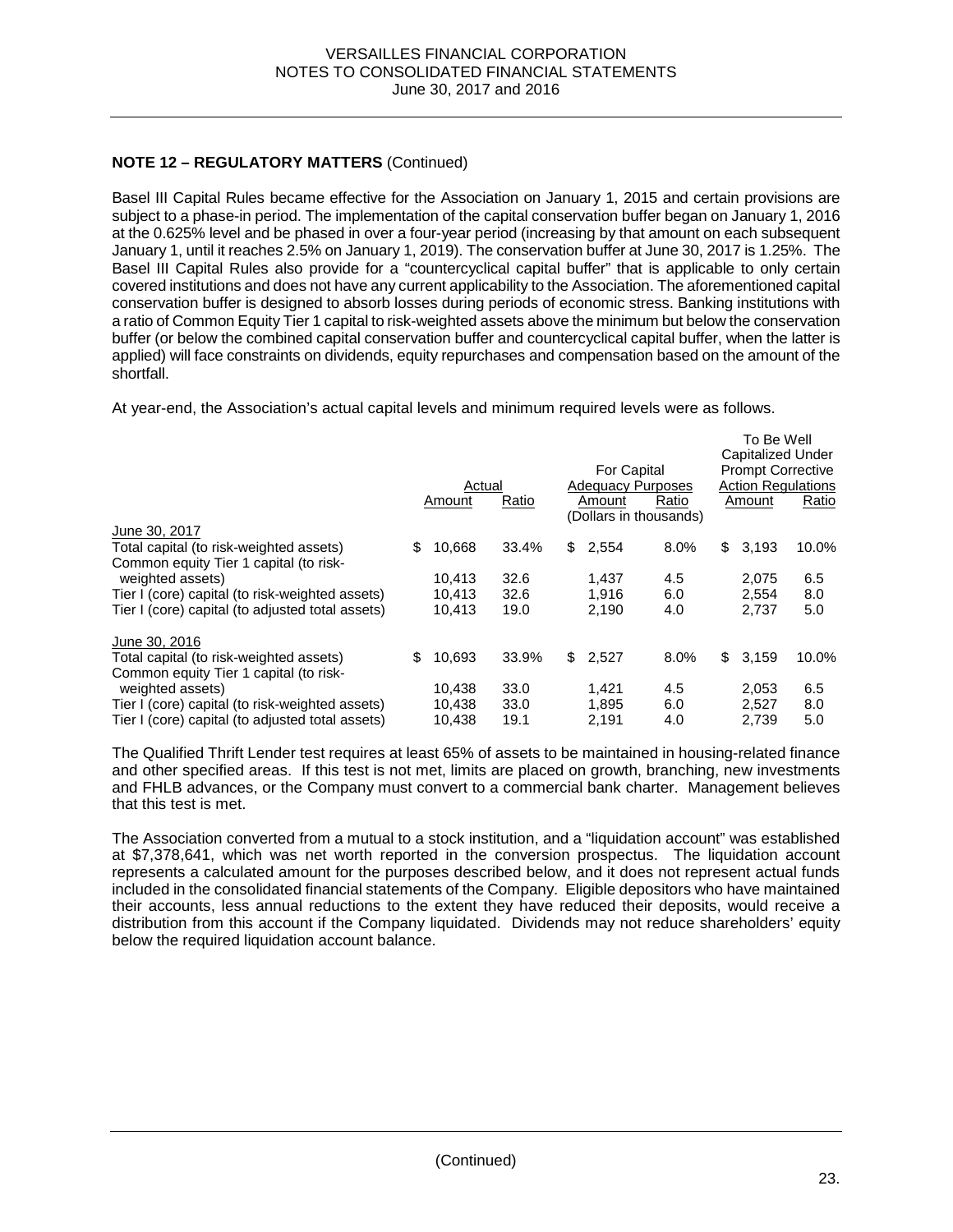### **NOTE 13 – EARNINGS PER SHARE**

The two-class method is used in the calculation of basic earnings per share. Under the two-class method, earnings available to common shareholders for the period are allocated between common shareholders and participating securities according to dividends declared (or accumulated) and participation rights in undistributed earnings. The factors used in the earnings per share computation follow:

|                                                                                                                                                                              |   | 2017                           |   | 2016                           |
|------------------------------------------------------------------------------------------------------------------------------------------------------------------------------|---|--------------------------------|---|--------------------------------|
| Basic<br>Net income available to common shareholders<br>Less: (Income) loss allocated to participating securities                                                            | S | (106,749)<br>403               | S | 134,563<br>(1, 102)            |
| Net income (loss) allocated to common shareholders                                                                                                                           |   | (106.346)                      |   | <u>133,461</u>                 |
| Weighted average common shares<br>outstanding including participating securities<br>Less: Average unearned participating securities<br>Less: Average unallocated ESOP shares |   | 402,761<br>(1,519)<br>(22,230) |   | 440,016<br>(3,602)<br>(23,940) |
| Weighted average shares                                                                                                                                                      |   | 379,012                        |   | 412,474                        |
| Basic and diluted earnings (loss) per common share                                                                                                                           |   | (0.28)                         |   | 0.32                           |

### **NOTE 14 – STOCK-BASED COMPENSATION**

The Company's 2011 Equity Incentive Plan (the "Plan"), which was approved by shareholders on November 15, 2011, permits the grant of share options to its employees for up to an aggregate of 42,750 shares of common stock. Provisions of the plan indicate option awards are generally granted with an exercise price equal to the market price of the Company's common stock at the date of grant with vesting periods defined by the Board of Directors. The fair value of options awarded is estimated on the date of grant using a closed form option valuation (Black-Scholes) model. As of June 30, 2017 and 2016, no grants of stock options related to the Plan have occurred and thus no compensation expense has been recognized related to the Plan for the years ended June 30, 2017 and 2016.

The Plan also provides for the issuance of up to 17,100 restricted shares to directors and officers. During the year ended June 30, 2014, the Company awarded 13,600 restricted stock awards ("RSA"). Total compensation cost that has been charged against income for the RSAs was \$21,000 and \$41,000 for the years ended June 30, 2017 and 2016. The total income tax benefit was \$7,000 and \$14,000, respectively. The fair value of the stock was determined using the Company's over the counter bulletin board stock price at the grant date. RSA shares vest ratably over a three-year period for directors and a five-year-period for officers on the anniversary of the grant date. The shares have voting rights and participants receive nonforfeitable dividends on the unvested shares. These shares are considered to be participating securities in the earnings per share calculation.